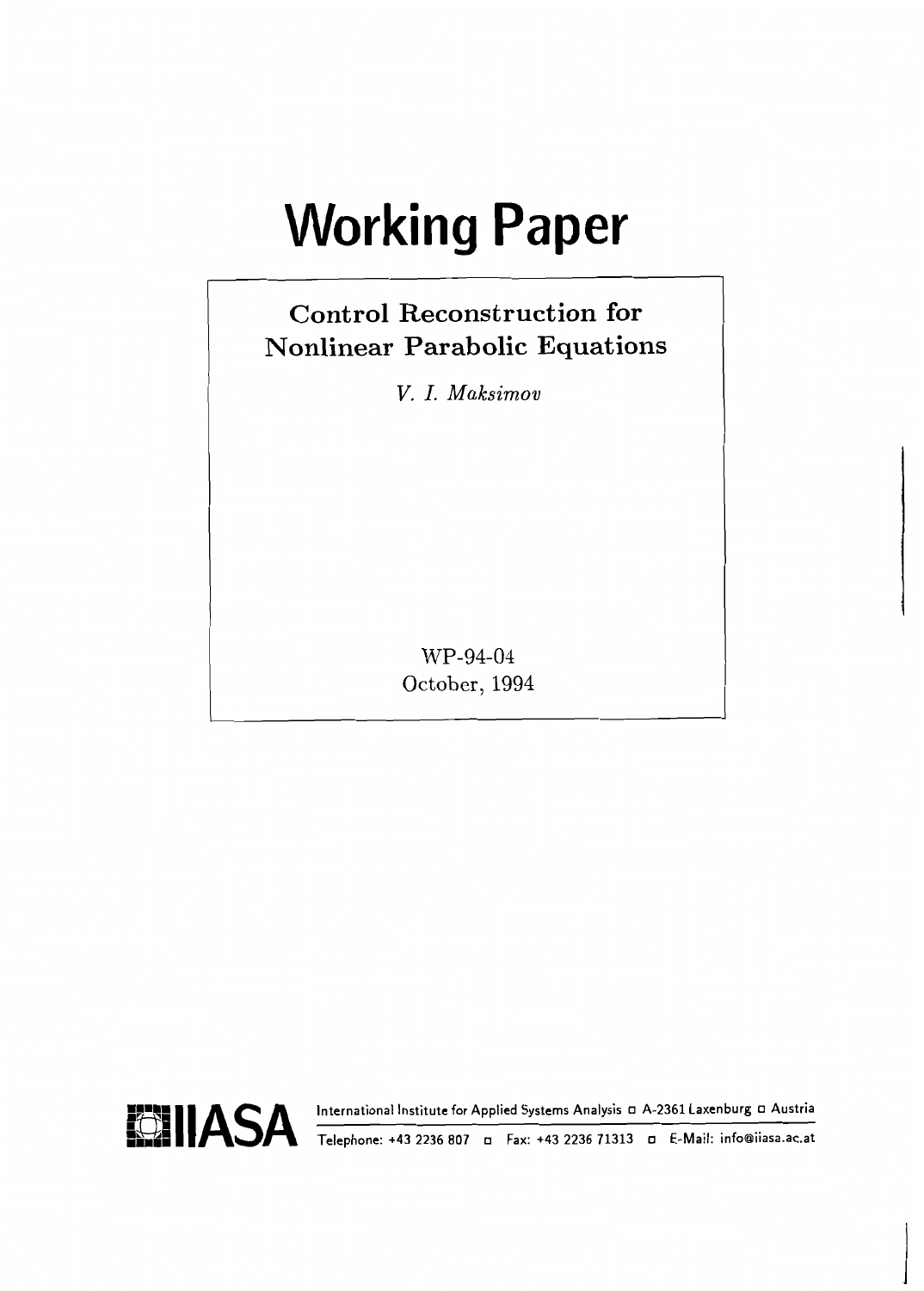# Control Reconstruction for Nonlinear Parabolic Equations

*V. I. Maksimov* 

WP-94-04 October, 1994

**Working** Papers are interim reports on work of the International Institute for Applied Systems Analysis and have received only limited review. Views or opinions expressed herein do not necessarily represent those of the Institute or of its National Member Organizations.



**international Institute for Applied Systems Analysis nd A-2361 Laxenburg nd Austria**<br>**In 13 Telephone: +43 2236 807 nd Fax: +43 2236 71313 nd E-Mail: info@iiasa.ac.at**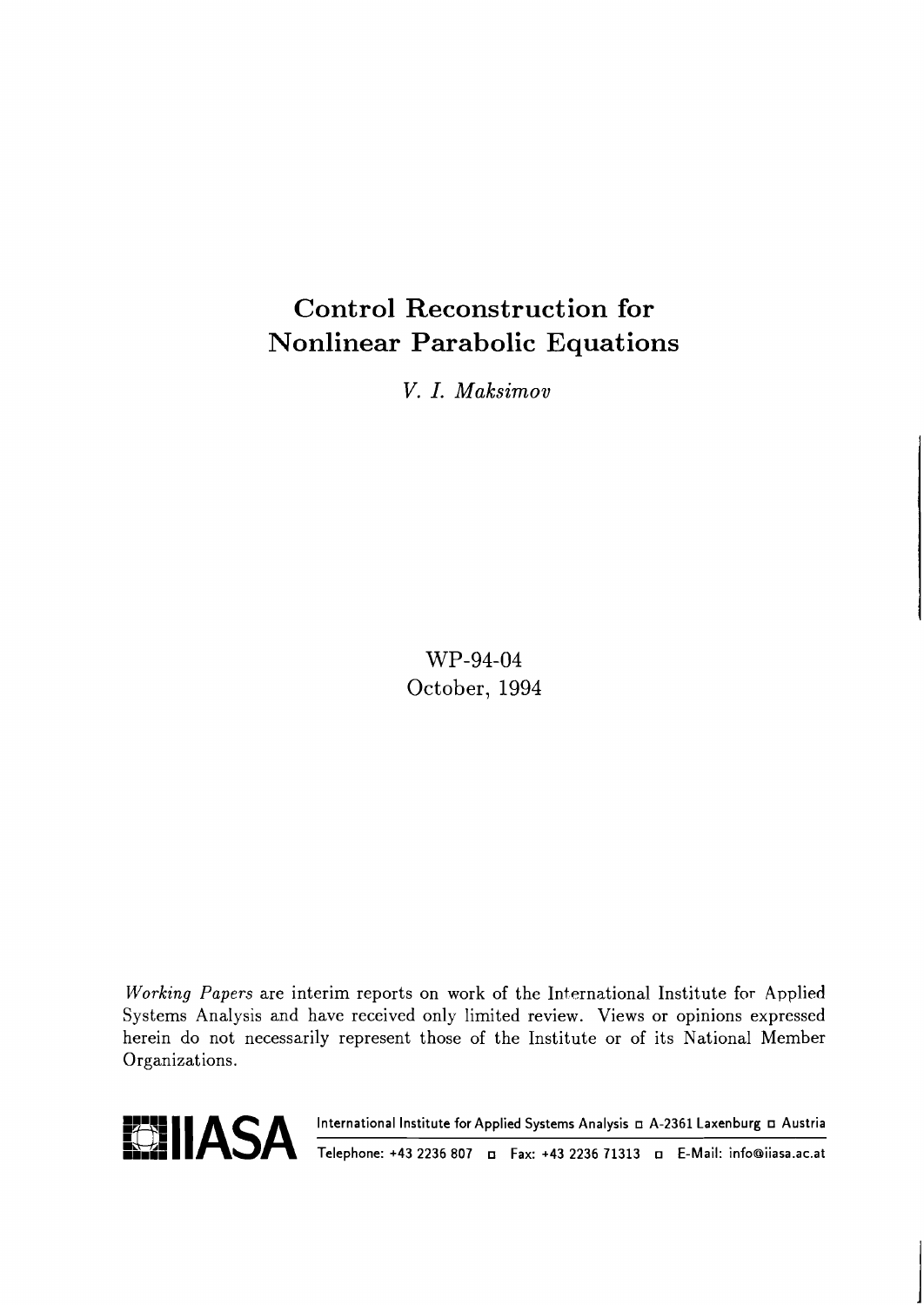# **Control Reconstruction for Nonlinear Parabolic Equations**

#### V. I. Maksimov

## **Introduction.**

The problem of reconstruction of a control for nonlinear parabolic equations is considered. Regularized solution algorithms stable with respect to informational and computational disturbances are constructed. The suggested algorithms are guided from the theory of closed-loop control [1,2]. Inaccurate measurements of current phase states are the inputs, and approximations to the real controls are the outputs for the algorithms. The algorithms are operating in real time. Estimations for convergence rate are provided. The constructions are based on the approach of  $[8-12]$ . The problem belongs to the class of inverse problems of dynamics that are being inversely studied today (see, for example, investigations [3,6,7], where the corresponding bibliography is given). These problems considered as stationary (operator) ones were deeply investigated by many authors. In the present paper solutions of control reconstruction problems are built with the help of the method of feedback control with a model from the theory of differential games [1,2] and the dynamical discrepancy method **[4,5].** For other dynamical control reconstruction algorithms based on the principle of feedback for distributed-parameter systems see  $[13-18]$ .

## **1. Control with a Model.**

Let us first consider the problem of reconstruction of a control for a parabolic equation in a Hilbert space  $(H, |\cdot|), H = H^*$ ,

$$
\begin{aligned} \dot{x}(t) + Ax(t) &\ni B u(t) + f(t), \\ t &\in T, \quad x(t_0) = x_0 \in \overline{D(A)}, \end{aligned} \tag{1.1}
$$

where  $T = [t_0, \vartheta]$  is the time interval, and  $A : D(A) \subset H \to 2^H$  is the *m*-accretive operator, i.e. the operator wich satisfies the following conditions:

**a**) for any  $x_i \in D(A)$  and  $y_i \in Ax_j$ ,  $j = 1,2$ 

$$
(x_1-x_2, y_1-y_2)\geq 0,
$$

b)  $R(I + \lambda A) = H \,\forall \lambda > 0.$ 

We also assume the following notations:

 $(\cdot, \cdot)$  - the scalar product in H;  $(\cdot, \cdot)$  — the scalar product in<br> $D(A)$  — the domain of A;

- $D(A)$  the scalar product in *F*<br> $D(A)$  the domain of *A*;<br> $\overline{D(A)}$  the closure of *D(A)*;
- 

 $\overline{D(A)}$  — the closure of  $D(A)$ ;<br>  $f(\cdot) \in L_2(T; H)$  — a given disturbance;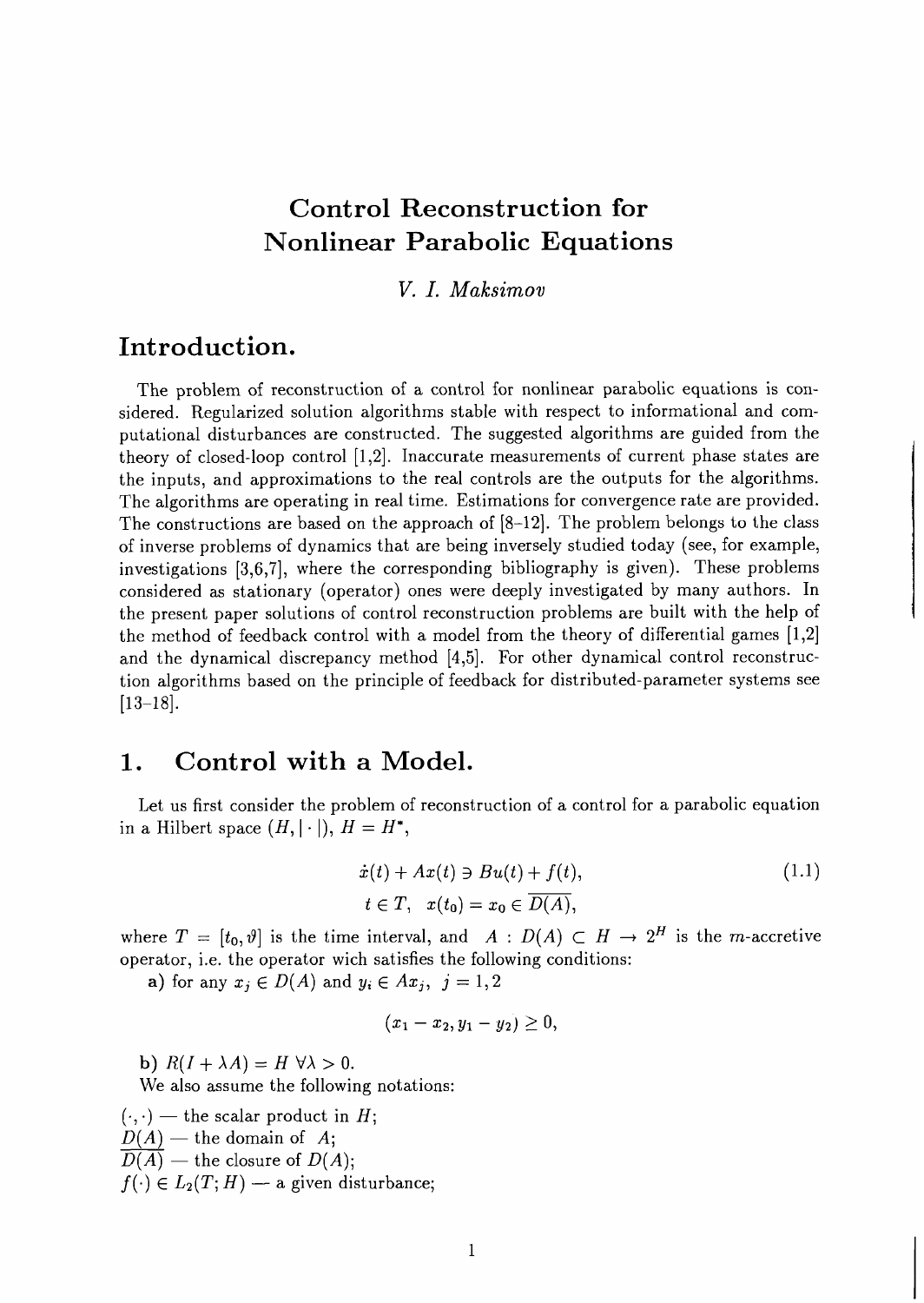$B \in L(U; H)$  — a linear continuous operator;  $(U, |\cdot|_U)$  — an uniformly convex real Banach space.

**Definition 1.1.** [19,20] A function

$$
t\to x(t)=x(t;t_0,x_0,u(\cdot)):T\to \overline{D(A)},\quad x(t_0)=x_0,
$$

is called an integral solution of inclusion  $(1.1)$  on T if a)  $x(\cdot) \in C(T; H)$ ,  $x(t) \in D(A)$  for each  $t \in T$ , b)  $x(\cdot)$  satisfies the inequality:

$$
|x(t) - x|^2 \le |x(s) - x|^2 +
$$
  
+ 
$$
2 \int_{s}^{t} (x(\tau) - x, Bu(\tau) + f(\tau) - y) d\tau
$$
  

$$
\forall x \in D(A), \quad y \in Ax, \quad t_0 \le s \le t \le \vartheta.
$$
 (1.2)

For any  $u(\cdot) \in L_2(T; U)$ ,  $f(\cdot) \in L_2(T; H)$  there exists a unique integral solution of (1.1) (Theorem of Benilan, see Lakshmikantham and Leela, [20, Theorem 3.5.1, p. 104 ] ).

Along with the **general** case, where A is an arbitrary multivalued m-accretive operator and the set Ax is convex for any  $x \in D(A)$ , consider the **special** case with the operator A of the form:

$$
Ax = A_*x
$$
 for  $x \in D(A) = \{x \in V : A_*x \in H\}.$  (1.3)

Here  $A_* : V \to V^*$  is the single-valued operator such that:

1)  $A_*$  is Lipschitz, semicontinuous and monotone;  $A_*0 = 0$ ;

- 2)  $\langle A_*x A_*y, x y \rangle \ge \omega ||x y||^2$  for all  $x, y \in V$ , where  $\omega > 0$  is a fixed constant;
- 3)  $\|A_*x\|_{V^*} \leq C(1 + \|x\|)$  for all  $x \in V$ , where C does not depend on x;

hereafter  $(V, \|\cdot\|)$  is a real separable and reflexive Banach space such that  $V \subset H$  and the inclusion mapping of V into H is continuous, and  $\langle \cdot, \cdot \rangle$  is the duality between V and  $V^*$ .

In this (special) case we assume  $x_0 \in H$ . Then there exists a unique strong solution  $x(\cdot) = x(\cdot; t_0, x_0, u(\cdot))$  of (1.1), defined as the function which satisfies (1.1) and such that  $x(\cdot) \in L_2(T; V), \dot{x}_t(\cdot) \in L_2(T; V^*)$  (see Lions [21, Theorem 1.2, p.173]).

Notice that the operator A of the form  $(1.3)$  is m-accretive (see Vrabie [22, Theorem  $6.3$ ].

An example of an operator  $A_*$  is  $A_*: V = H_0^1(\Omega) \to V^* = H^{-1}(\Omega)$  of the form:

$$
(A_*x)(\eta) = (A_1x)(\eta) + \beta(x(\eta))
$$
 for a.a.  $\eta \in \Omega$ .

Here  $\Omega \subset \mathbf{R}^h$  is a bounded simply connected domain with the sufficiently anoth boundary;  $H_0^1(\Omega)$  and  $H^{-1}(\Omega)$  are standard Sobolev spaces [21, Lions];  $\beta$  is the gradient of the convex differentiable function  $j: \mathbf{R} \to \mathbf{R}^+ = \{r \in \mathbf{R} : r \geq 0\}, A_1: V \to V^*,$ 

$$
\langle A_1y, z \rangle = \int_{\Omega} \nabla y(\eta) \nabla z(\eta) d\eta \quad \forall y, z \in V.
$$

If the function  $r \to \beta(r)$  is Lipschitz and  $\beta(0) = 0$ , then conditions 1) – 3) hold.<br>Denote:  $X_T$  — the bundle of solution on (1.1), i.e.

$$
X_T = \{x(\cdot;t_0,x_0,u(\cdot)):u(\cdot)\in U_T\},\
$$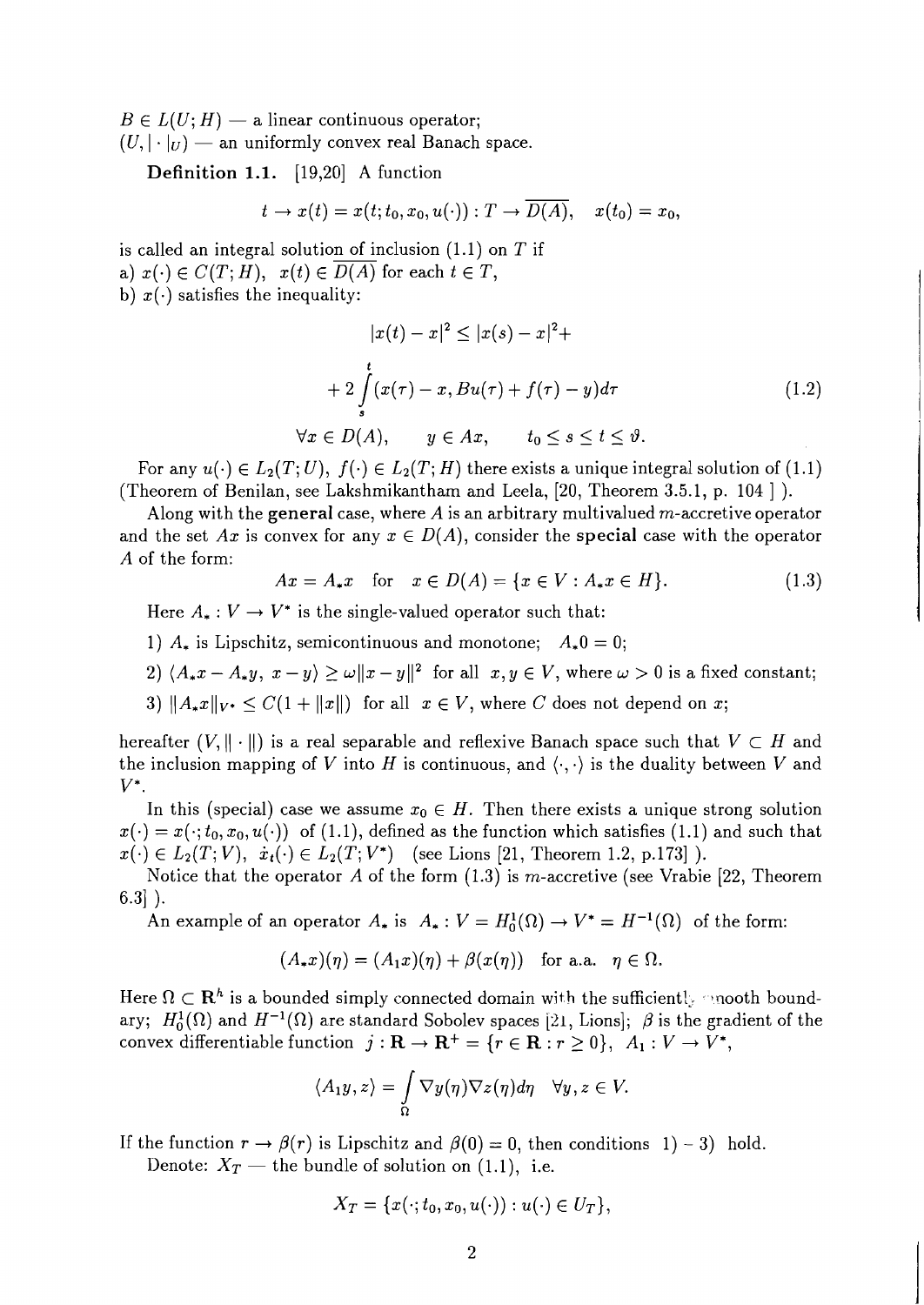$$
\beta(h) = \begin{cases} h, & \text{in the special case} \\ h + \delta(h)(1 + O(\Delta_h)), & \text{in the general case.} \end{cases}
$$

Here

$$
O(\Delta_h) = \sup \{ \sum_{i=0}^{m_h-1} O_i(\Delta_h; x(\cdot)) : x(\cdot) \in X_T \},
$$
  

$$
O_i(\Delta_h; x(\cdot)) = \sup \{ |x(\tau_{h,i}) - x(\tau)| : \tau \in [\tau_{h,i}, \tau_{h,i+1}) \}
$$

The problem in question can be explained as follows. The integral solution  $x_r(\cdot)$  =  $x(\cdot, t_0, x_0, u_r(\cdot))$  of the system (1.1) (strong solution in special case) depends on a timevarying unknown control

$$
u_r(\cdot) \in U_T = \{u(\cdot) \in L_2(T; U) : u(t) \in P \text{ for a.a. } t \in T\},\
$$

where  $P \subset U$  is a convex, closed and bounded set. The interval T is put into parts by intervals  $[\tau_i, \tau_{i+1}), i \in [0 : m-1], \tau_{i+1} = \tau_i + \delta, \delta > 0, \tau_0 = t_0, \tau_m = \vartheta$ . At time instants  $\tau_i \in \Delta = {\tau_i}_{i=0}^m$  the  $x_r(\tau_i)$  are measured approximately, i.e. the elements  $\xi_{h,i} \in H$  close  $x_r(\tau_i)$  are found:

$$
|x_r(\tau_i)-\xi_{h,i}|\leq h.
$$

Here h is the level of the informational noise. A solution  $x_r(\cdot)$  is unknown. Let  $U_*(x_r(\cdot))$ be the set of all controls with values in  $U_T$ , generating the  $x_r(\cdot)$ . The problem is to calculate an approximation to an element  $u_*(\cdot) = u(\cdot; x_r(\cdot)) \in U_*(x_r(\cdot))$  syncronically with the motion process, basing on inaccurate measurements of  $x_r(\tau_i)$ .

To calculate approximately  $u_*(\cdot)$ , we use the method of closed-loop control with a model [I, 2, 8-18]. According to this approach, the problem of reconstruction of an unknown control through the measurement results  $\xi_{h,i}$  is substituted by the problem of positional control for an auxiliary system  $M$  (a model). Therefore, the problem of reconstruction of  $u_*(\cdot)$  is subdivided into:

- i) the problem of selecting a model (functioning synchronically with the real system),
- ii) the problem of guiding a model through a positional control algorithm.

In [15] it was noticed that for some cases of parabolic systems a copy of the real system can serve as a model. Examples of such concrete systems were provided. We take M as a copy of the real system  $(1.1)$  for the system equations with the m-accretive operator. This copy is:

$$
\dot{w}(t) + Aw(t) \ni Bv^{h}(t) + f(t), \qquad t \in T,
$$
\n
$$
x(t_0) = x_0.
$$
\n(1.4)

Describe the above mentioned algorithm.

First, a family  $\Delta_h = \{\tau_{h,i}\}_{i=0}^{m_h}$ ,  $\tau_{h,0} = t_0$ ,  $\tau_{h,m_h} = \vartheta$ ,  $\tau_{h,i} = \tau_{h,i-1} - \delta(h)$  of partitions of the interval T with diameters  $\delta(h)$ , and a function  $\alpha(h)$  are fixed. The functions  $\delta(h)$ and  $\alpha(h)$  are chosen so as:

$$
\delta(h) \to 0, \qquad \alpha(h) \to 0, \qquad \beta(h)/\alpha(h) \to 0 \text{ as } h \to 0.
$$

Before the initial time of the process, values h,  $\alpha(h)$  and a partition  $\Delta = {\{\Delta_h\}}_{i=0}^m$ ,  $m = m_h$  are fixed. The work of the algorithm staring at time  $t_0$  is decomposed into m-1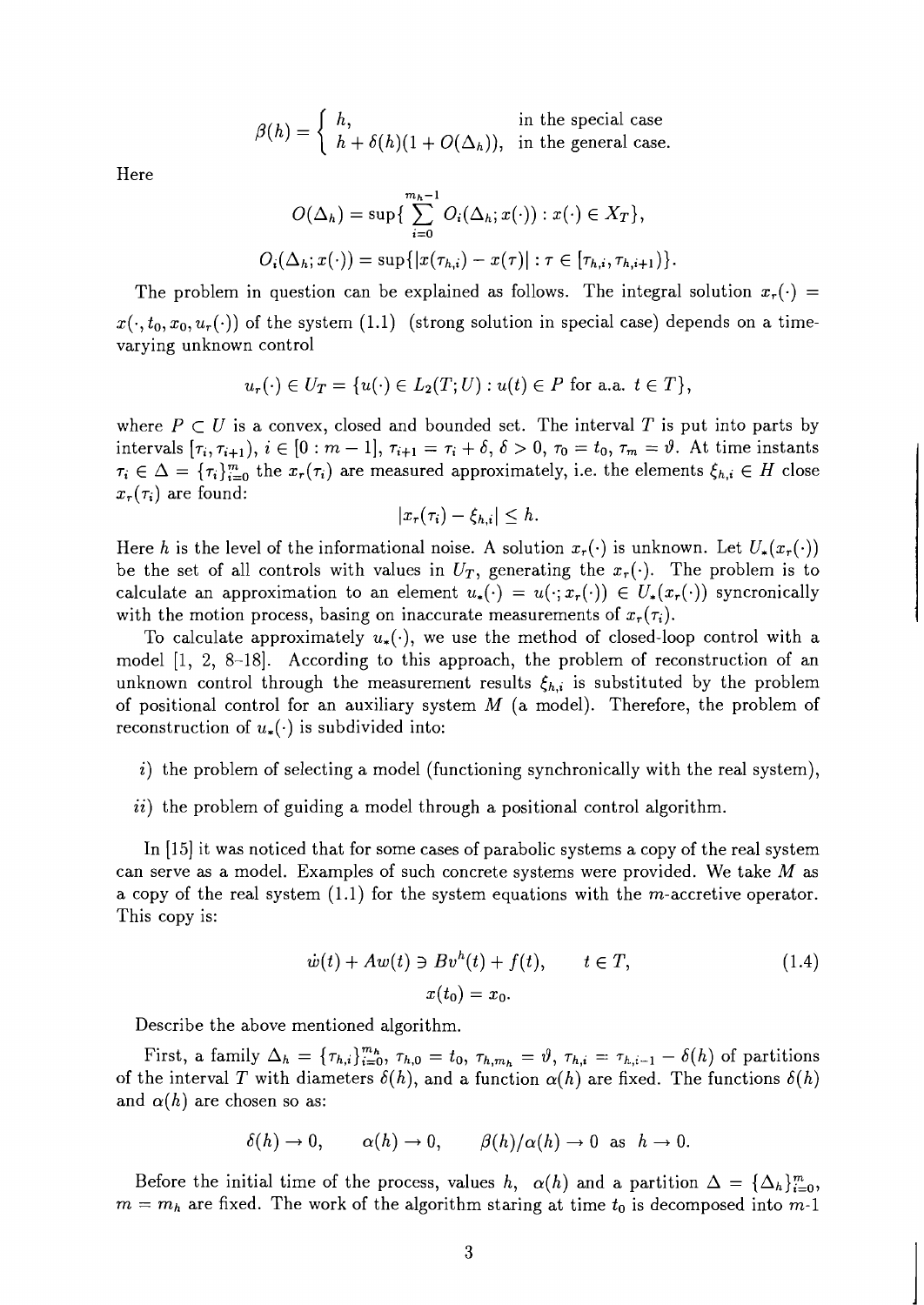identical steps. At the *i*-th step run during the time interval  $\delta_i = [\tau_i, \tau_{i+1}), \tau_i = \tau_{h,i}$ , the following operations are carried out. At time  $\tau_i$  a control

$$
v^{h}(t) = v_{i}^{h} \quad \text{for a.a. } t \in \delta_{i},
$$

$$
v_{i}^{h} = \arg\min \{ l_{\alpha}(s_{i}, v) : v \in P \},
$$

$$
l_{\alpha}(s_{i}, v) = 2(s_{i}, v) + \alpha(h)|v|_{U}^{2}, \quad s_{i} = w(\tau_{i}) - \xi_{h,i}
$$

$$
(1.5)
$$

is calculated. A control  $v^h(t)$  is a piece-wise constant function formed by the feedback:

$$
v_i^h = v_i^h(w(\tau_i), \xi_{h,i}).
$$

Finally, the state  $w(\tau_i)$  of the model (1.4) is transformed into  $w(\tau_{i+1})$ . The procedure stops at time  $\vartheta$ .

Let  $u_*(\cdot) = u_*(\cdot; x_r(\cdot)), x_r(\cdot) \in X_T$ , be the element of the set  $U_*(x_r(\cdot))$  whose  $L_2(T; U)$ norm is minimal.

**Theorem 1.1.** Let  $-A$  generate the nonexpansive compact  $(\forall t > 0)$  semigroup  $S(t)$ . In the general case

$$
v^h(\cdot) \to u_*(\cdot, x_r(\cdot))
$$
 in  $L_2(T; U)$  as  $h \to 0$ .

**Proof.** From the inequality (1.2), Benilan's [20, Theorems 3.6.1 and 3.5.1] and Vrabie's [23, Theorem 2] result follow the propositions:

a) For every  $t_*,t^* \in T$ ,  $t_* < t^*$ ,  $x_* \in H$ ,  $u(\cdot) \in U_{t_*,t^*} = \{u(\cdot) \in L_2([t_*,t^*];U):$  $u(t) \in P$  for a.a.  $t \in [t_*, t^*]$  the solution  $x(\cdot; t_*, x_*, u(\cdot))$  is continuous.

b) (semigroup property) For every  $t_* \in T$ ,  $t^* \in (t_*, \vartheta], u_{t_0,t_*}(\cdot) \in U_{t_0,t_*}, u_{t_*,t^*}(\cdot) \in U_{t_*,t^*}$ and  $t \in [t_*, t^*]$  the equality

$$
x(t; t_0, x_0, u_{t_0,t^*}(\cdot)) = x(t; t_*, x_*, u_{t_*,t^*}(\cdot))
$$

is true, where  $x_* = x(t_*; t_0, x_0, u_{t_0,t^*}(\cdot)),$ 

$$
u_{t_0,t^*}(t) = \begin{cases} u_{t_0,t_*}(\cdot) \text{ for a.a. } \tau \in [t_0,t_*] \\ u_{t_*,t^*}(\cdot) \text{ for a.a. } \tau \in [t_*,t^*]. \end{cases}
$$

c) For every  $t_*,t^* \in T$ ,  $t_* < t^*$ ,  $x_1,x_2 \in H$ ,  $u_1(\cdot),u_2(\cdot) \in U_{t_*,t^*}$  functions  $\tau \to$  $L(x_1(\tau),u_j(\tau)) : [t_*, t^*] \to \mathbf{R}, \ \ L(x,u) = 2(x,u), \ \ \text{where} \ \ j=1,2, \ \ x_j(\cdot) = x(\cdot, t_*, x_j, u_j(\cdot))$ are summable and

$$
|x_1(t^*) - x_2(t^*)|^2 \le |x_1(t_*) - x_2(t_*)|^2 +
$$
  
+ 
$$
\int_{t_*}^{t^*} L(x_1(\tau) - x_2(\tau), u_1(\tau)) - u_2(\tau))d\tau,
$$

d) The set  $U_*(x_r(\cdot))$  is convex, bounded and closed in  $L_2(T; U)$ .

e) The bundle of motion  $X_T$  is uniformly bounded and semicontinuous in  $C(T;H)$ .

The proof of the theorem follows from the result of [15].  $\Box$ 

Consider the special case. Let the following condition hold.

**Condition 1.1.** Let  $U = V$ , V be a real Hilbert space, B be the canonical embedding of V into H,  $X_b \subset X_T$  be the set of all solutions of the system (1.1) such that for any  $x_r(\cdot) \in X_b$  the full variation of the control  $u_*(\cdot) = u_*(\cdot; x_r(\cdot)) \in U_T$  generating  $x_r(\cdot)$  is bounded by a  $b \in (0, +\infty)$ .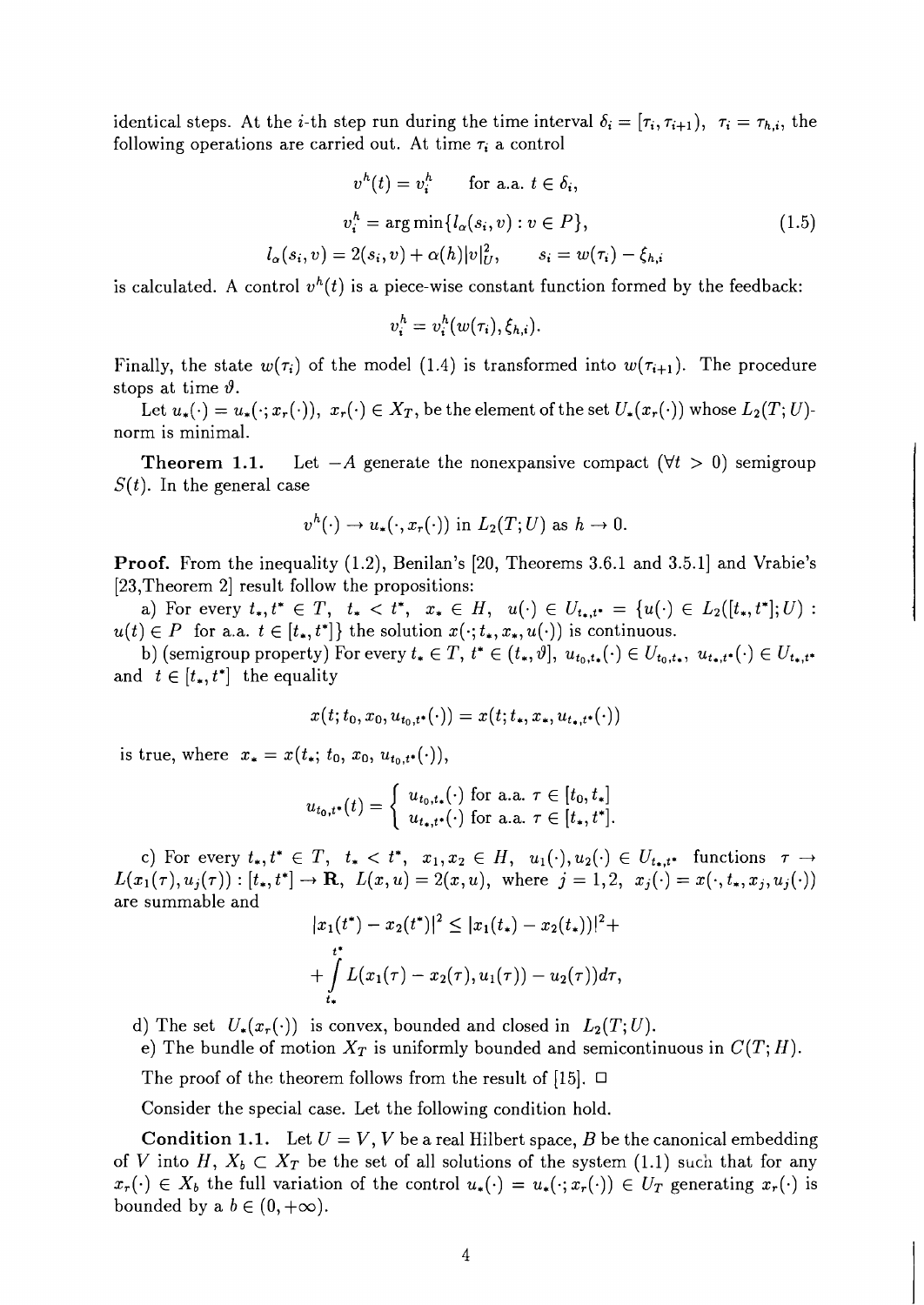Then the following theorem is true.

**Theorem 1.2.** In the special case, under Condition 1.1, the following estimation for the convergence rate is true:

$$
||v^{h}(\cdot) - u_{*}(\cdot; x_{r}(\cdot))||_{L_{2}(T;U)}^{2} \le
$$
  

$$
\leq k \{ (h + \delta(h) + \alpha(h))^{1/2} + (h + \delta(h))/\alpha(h) \},
$$

where  $k = k(X_b) = \text{const} \in (0, +\infty)$ .

The constant  $k$  is found explicitly. The proof of Theorem 1.2 follows from Lemma 1.1.

**Lemma 1.1.** Let Y be a Banach space,  $v_1 \in L_\infty(T; Y^*)$ ,  $v_2(t) \in Y \ \forall t \in T$  be a function with the bounded variation,

$$
\big|\int_{0}^{t} v_{1}(\tau)d\tau\big|_{Y^{*}}\leq \gamma,\ |v_{2}(t)|_{Y}\leq d\ \forall t\in T.
$$

Then the bound

$$
|\int_{0}^{\vartheta} \langle v_1(\tau), v_2(\tau) \rangle_Y d\tau| \leq \gamma(d + \text{var}_Y v_2(\cdot))
$$

holds.

Here  $\langle \cdot, \cdot \rangle_Y$  is the duality between Y and Y\*, vary  $v_2(\cdot)$  stands for the full variation of a function  $v_2(\cdot)$  on the time interval *T*.

**Proof.** The proof of the lemma is analogous to that of Lemma 1 [24]. Let  $\varepsilon_k \to 0$ as  $k\to\infty$ ,

$$
r(t)=\int\limits_0^t v_1(\tau)d\tau.
$$

It holds

$$
\big|\int\limits_{0}^{y}\langle v_1(\tau),v_2(\tau)\rangle_Yd\tau\big|=\rho_k+\beta_k.
$$

Here

$$
\rho_k = \sum_{i=0}^{m_k-1} \int_{\tau_i^k}^{\tau_{i+1}^k} \langle v_1(\tau), v_2(\tau_i^k) \rangle_Y d\tau,
$$
  

$$
\beta_k = \sum_{i=0}^{m_k-1} \int_{\tau_i^k}^{\tau_{i+1}^k} \langle v_1(\tau), v_2(\tau) - v_2(\tau_i^k) \rangle_Y d\tau,
$$

 $\tau_i^k = \tau_{h_k,i}, m_k = m_{h_k}.$  Due to the inequality  $|v_1(\cdot)|_{L_\infty(T;Y^*)} < p_0 < \infty$ , we have

$$
|\beta_k| \leq \text{var}_y v_2(\cdot) p_0 \delta(h_k).
$$

Note that

$$
\rho_k = \sum_{i=0}^{m_k-1} \langle r(\tau_{i+1}^k) - r(\tau_i^k), v_2(\tau_i^k) \rangle_Y =
$$
  
= 
$$
\sum_{i=1}^{m_k-1} \langle r(\tau_i^k), v_2(\tau_{i-1}^k) - v_2(\tau_i^k) \rangle_Y + \langle r(\vartheta), v_2(\tau_{m_k-1}^k) \rangle_Y.
$$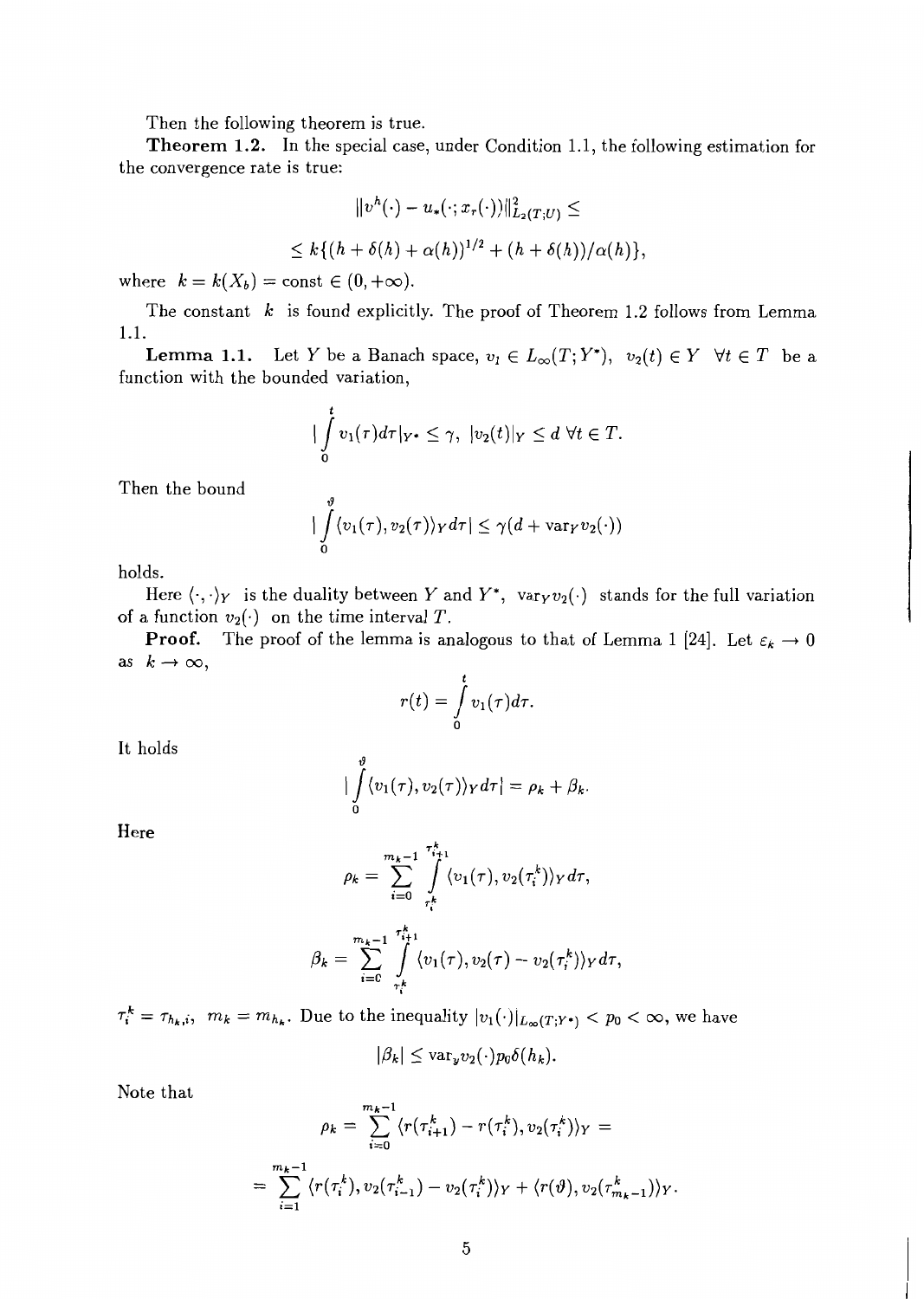Then

$$
\left|\int_{0}^{\vartheta} \langle v_{1}(\tau), v_{2}(\tau) \rangle_{Y} d\tau\right| \leq
$$
  

$$
\leq \overline{\lim}_{k \to \infty} \left\{\left|\sum_{i=1}^{m_{k}-1} \langle r(\tau_{i}^{k}), v_{2}(\tau_{i-1}^{k}) - v_{2}(\tau_{i}^{k}) \rangle_{Y} + \right.\right.
$$

$$
\left. + \langle r(\vartheta), v_{2}(\tau_{m_{k}-1}^{k}) \rangle_{Y}\right| + |\beta_{k}|\right\} \leq
$$

$$
\leq \overline{\lim}_{k \to \infty} \gamma \sum_{i=1}^{m_{k}-1} |v_{2}(\tau_{i-1}^{k}) - v_{2}(\tau_{i}^{k})|_{Y} + \gamma d \leq
$$

$$
\gamma(d + \text{var}_{Y}v_{2}(\cdot)).
$$

the lemma is proved.  $\Box$ 

Proof of Theorem 1.2. It is easy to establish the relations:

$$
\sup\{|x(\cdot)|_{C(T;H)} + |x(\cdot)|_{L_2(T;V)} : x(\cdot) \in X_T\} \le k_1,
$$
  
\n
$$
\sup\{|w(\cdot)|_{C(T;H)} + |w(\cdot)|_{L_2(T;V)} : u(\cdot) \in U_T\} \le k_2,
$$
  
\n
$$
||x_r(t_1) - x_r(t_2)||_{V^*} \le \int_{t_1}^{t_2} \{k_3||x_r(t)|| + k_4\}dt,
$$
  
\n
$$
||w(t_1) - w(t_2)||_{V^*} \le \int_{t_1}^{t_2} \{k_5||w(t)|| + k_6\}dt,
$$
  
\n
$$
w(\cdot) = w(\cdot; t_0, x_0, u(\cdot)), \quad u(\cdot) \in U_T,
$$
  
\n
$$
\varepsilon_h(t) + \omega \int_{\tau_i}^t ||x_r(\tau) - w(\tau)||^2 d\tau \le
$$
  
\n
$$
\le k_7(t - \tau_i)\{h + \Phi_i(\Delta_h, x_r(\cdot)) + \Phi_i(\Delta_h, w(\cdot))\},
$$
  
\n
$$
k_j \in (0, +\infty), \quad j \in [1:7].
$$

Here

$$
\Phi_i(\Delta_h; x_r(\cdot)) = \sup \{ ||x_r(\tau_{h,i}) - x_r(\tau)||_{V^*}: \tau \in [\tau_{h,i}, \tau_{h,i+1}]\},
$$
  
\n
$$
\Phi_i(\Delta_h; w(\cdot)) = \sup \{ ||w(\tau_{h,i}) - w(\tau)||_{V^*}: \tau \in [\tau_{h,i}, \tau_{h,i+1}]\},
$$
  
\n
$$
\varepsilon_h(t) = \sup_{\tau \in [t_0, t]} |x_r(\tau) - w(\tau)|^2 +
$$
  
\n
$$
+ \alpha(h) \int_{t_0}^t \{ |v^h(\tau)|_U^2 - |u_*(\cdot; x_r(\cdot))|_U^2 \} d\tau.
$$

Therefore

$$
\varepsilon_h(t)+\omega\int\limits_{t_0}^t\|x_r(\tau)-w(\tau)\|^2d\tau\leq k_8(h+\delta(h)),\quad t\in T.
$$

Consequently,  $\forall t_1, t_2 \in T$ ,  $t_1 < t_2$ 

$$
\|\int_{t_1}^{t_2} (u_*(t) - v^h(t))dt\|_{V^*} \le k_9(h + \delta(h) + \alpha(h))^{1/2},\tag{1.6}
$$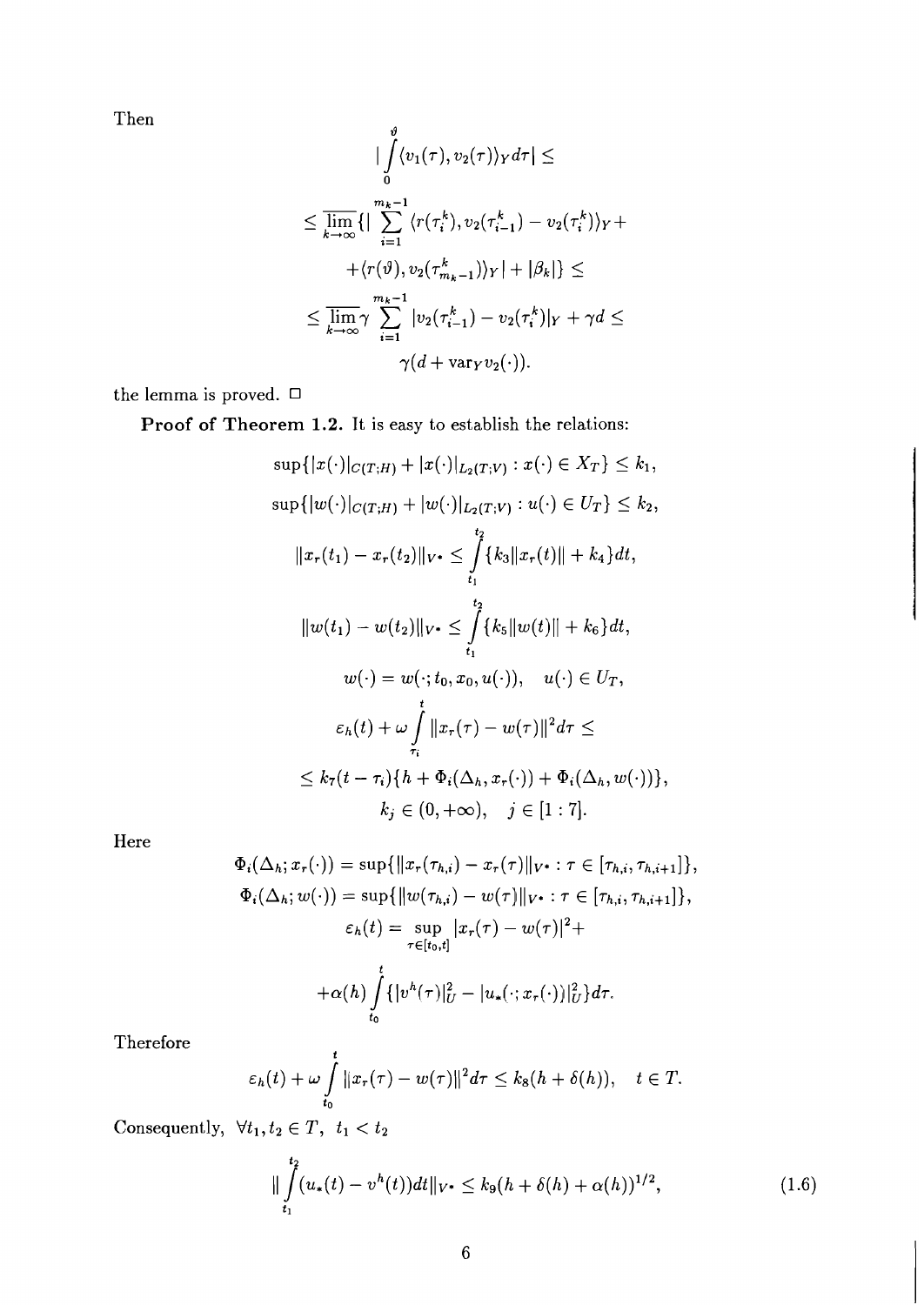$u_*(\cdot) = u_*(\cdot; x_r(\cdot)).$ 

Note that Lemma 1.1 and inequality (1.6) imply the inequallity

$$
|u_{*}(\cdot) - v^{h}(\cdot)|_{L_{2}(T;H)}^{2} \leq
$$
  
\n
$$
\leq 2|u_{*}(\cdot)|_{L_{2}(T;H)}^{2} - 2\int_{t_{0}}^{t} (u_{*}(t), v^{h}(t))dt + k_{10}(h + \delta(h))/\alpha(h) \leq
$$
  
\n
$$
\leq k\{h + \delta(h) + \alpha(h)^{1/2} + (h + \delta(h))/\alpha(h)\},
$$

where  $k = k(x_b)$ . The theorem is proved.  $\Box$ 

If there exists a test function  $t \to u_0(t) = u_0 \in U$ ,  $t \in T$ , and one has to compute an element from  $U_*(x_r(\cdot))$  nearest in  $L_2(T; U)$  to  $u_0$ , then in (1.5)

$$
l_{\alpha}(s_i, v) = 2(s_i, v) + \alpha(h)|v - u_0|_U^2.
$$

## **2. Dynamical Discrepancy Method.**

In this section we consider a dynamical modification of the discrepancy method from the theory of ill-posed problems [4,5] and provide upper and lower bounds for its convergence rate. Denote: V and  $H$  - real Hilbert spaces,  $V^*$  and  $H^*$  - spaces dual to V and H theory of ill-posed problems [4,0] and provide upper and lower bounds for its convergence<br>rate. Denote: V and  $H$  — real Hilbert spaces,  $V^*$  and  $H^*$  — spaces dual to V and H<br>respectively,  $\langle \cdot, \cdot \rangle$  — the duality bet rate. Denote:  $V$  and  $H$  - real rifudent spaces,  $V$  and  $H$  - spaces dual to  $V$  and  $H$  respectively,  $\langle \cdot, \cdot \rangle$  - the duality between  $V$  and  $V^*$ ,  $(\cdot, \cdot)$  - the scalar product in  $H$ ,  $\|\cdot\|$  and  $|\cdot|$  - the norms bundle. We identify spaces H and  $H^*$  and suppose that V is densely and continuously imbedded in H. Let  $\Delta_h$  be a partition of the interval T with the diameter  $\delta(h)$ .

Consider a parabolic system whose evolution is described by

$$
\dot{x}(t) + A_1 x(t) = u(t) + f(t), \qquad \text{for a.a. } t \in T,
$$
\n
$$
x(t_0) = x_0.
$$
\n(2.1)

Here  $A_1 = A + A_2$ ,  $A: V \to V^*$  is a linear, continuous and symmetric operator satisfying the coercivity condition

$$
\langle Ay, y \rangle + a|y|^2 \ge \omega ||y||^2 \qquad \forall y \in V
$$

for certain  $\omega > 0$  and  $a \in \mathbb{R}$ ;  $A_2$  is the gradient of a convex differentiable function  $\varphi : H \to \overline{\mathbf{R}} = [0, +\infty], \ \ j(\cdot) \in W^{1,\infty}(T; H) = \{v(\cdot) \in L_2(T; H) : \ v_t(\cdot) \in L_\infty(T; H)\}.$ 

The problem considered is analogous to that described in Section 1. An unknown control  $u_* = u_*(\cdot; x_r(\cdot)) \in U_T$  acts upon the system (2.1) and generates a motion  $x_r(\cdot)$ . At time instants  $\tau_i = \tau_{h,i} \in \Delta_h$ , the history  $x_{\tau_{i-1},\tau_i}(\cdot)$  of the motion is measured approximately, i.e. a piece-constant function  $p_i^h = \xi_{\tau_{i-1}, \tau_i}^h(\cdot)$  being an approximation of  $x_{\tau_{i-1}, \tau_i}(\cdot)$ is memorized:

$$
|\xi^{h}(\tau_{i}) - x_{\tau}(\tau_{i})| \leq h, \qquad \int_{\tau_{i-1}}^{\tau_{i}} A(x_{\tau}(t) - \xi^{h}(t))dt| \leq h. \tag{2.2}
$$

An algorithm for computing an approximation to  $u_*(\cdot)$  is to be found.

Assume the following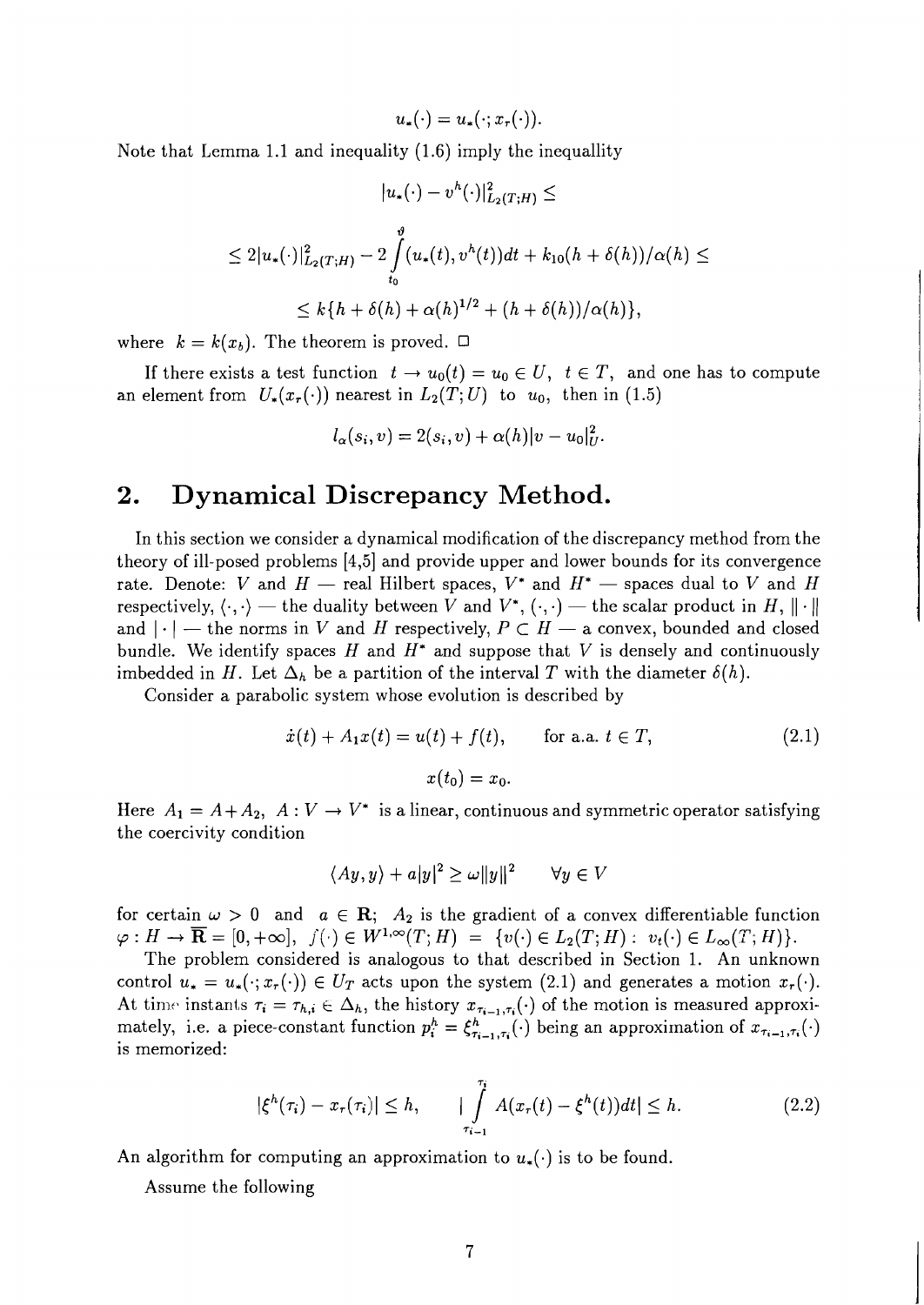Condition 2.1.  $x_0 \in D(A_H) = \{x \in V : Ax \in H\}, u_*(\cdot) \in U_T = \{v(\cdot) \in L_2(T;H):$  $v(t) \in P$ ,  $|\dot{v}(t)| \leq K$  for a.a.  $t \in T$ ,  $K < +\infty$ , and the operator  $A_2$  is Lipschitz.

By Theorem 4.3 [25] (see also [26]), for every  $u(\cdot) \in U_T$  there exists a unique solution  $x(\cdot) = x(\cdot; t_0, x_0, u(\cdot))$  of (2.1) such that  $x(\cdot) \in W^{1,\infty}(T; H) \cap C(T; V), \quad t \mapsto Ax(t) \in$  $L_2(T; H)$ . Introduce the sets

$$
V_{k,i}^{h,\delta}(p_i^h) = \{ u \in P : |u - \psi(\tau_{i-1}, \tau_i; \xi_{\tau_{i-1}, \tau_i}^h(\cdot))| \le k(h\delta^{-1} + \delta) \},
$$
  

$$
i \in [1 : m_h],
$$
  

$$
\psi(\tau_{i-1}, \tau_i; \xi_{\tau_{i-1}, \tau_i}^h(\cdot)) = (\xi_i^h - \xi_{i-1}^h)\delta^{-1} + \psi_i^h + A_2 \xi_{i-1}^h - f(\tau_{i-1}),
$$

where

$$
\psi_i^h = \delta^{-1} \int_{\tau_{i-1}}^{\tau_i} A \xi^h(t) dt,
$$
  

$$
\xi_i^h = \xi^h(\tau_i), \quad \delta = \delta(h).
$$

Let the partition  $\Delta_h$  be such that

$$
\delta(h) \to 0, \ h\delta^{-1}(h) \to 0 \text{ as } h \to 0.
$$

Describe the desired algorithm. Before the initial time of the process, values  $h, k$  and the partition  $\Delta = \Delta_h$  are fixed. The work of the algorithm starting at time  $t_0$  is decomposed into  $m_h$ -1 steps. At the *i*-th step run out during a time interval  $\delta_i = \delta_{h,i} = [\tau_{h,i}, \tau_{h,i+1}),$  a control  $v^h(t) = v^h(t; x_r(\cdot)) = v_i^h$   $(t \in \delta_{h,i}), i \geq 1$ ,

$$
v_i^h = \begin{cases} \arg \min\{|u| : u \in V_{k,i}^{h,\delta}(p_i^h)\}, & \text{if} \quad V_{k,i}^{h,\delta}(p_i^h) \neq \emptyset \\ 0, & \text{in the opposite case,} \end{cases}
$$
 (2.3)

 $v_0^h = \arg \min \{|u| : u \in P\},\$ 

is calculated. The procedure stops at time  $\vartheta$ .

Denote :  $X_T$  — the bundle of motion :  $X_T = \{x(\cdot; t_0, x_0, u(\cdot)) : u(\cdot) \in U_T\}; u_*(\cdot; x(\cdot))$ Denote:  $X_T$  — the bundle of motion :  $X_T = \{x(\cdot; t_0, x_0, u(\cdot)) : u(\cdot) \in U_T\}; u_*(\cdot; x(\cdot))$ <br>
— a control generating a motion  $x(\cdot) \in X_T$ ;  $\Xi(x_r(\cdot), h)$  — the set of all functions Denote:  $X_T$  -- the bundle of motion:  $X_T = \{x(\cdot; t_0, x_0, u(\cdot)) : u(\cdot) \in U_T\}$ ;  $u_*(\cdot; x(\cdot))$ <br>
-- a control generating a motion  $x(\cdot) \in X_T$ ;  $\Xi(x_r(\cdot), h)$  -- the set of all functions  $\xi^h(\cdot) : T \to D(A_h)$  such that the inequalities (2. measurement results admissible for  $x_r(\cdot)$ ;

$$
\nu(h) = \sup \{ \left\| \nu^h(\cdot; x(\cdot)) - u(\cdot; x(\cdot)) \right\|_{L_2(T;H)}^2 : x(\cdot) \in X_T, \ \xi^h(\cdot) \in \Xi(x(\cdot), h) \}.
$$

**Theorem 2.1.** There exists a  $k_* \geq 0$  such that for every  $k \in [k_*, +\infty)$ 

$$
||v^h(\cdot; x(\cdot)) - u_*(\cdot; x_r(\cdot))||_{L_2(T;H)} \to 0 \quad \text{as} \quad h \to 0.
$$

The constant  $k_{\ast}$  is found explicitly.

The proof of Theorem 2.1 is analogous to that of Theorem 1 [18].

So, if values h,  $\delta(h)$  and  $h\delta^{-1}(h)$  are "sufficiently small", then  $v^h(\cdot) = v^h(\cdot; x_r(\cdot))$ is a "good" approximation to  $u_*(\cdot) = u_*(\cdot; x(\cdot)).$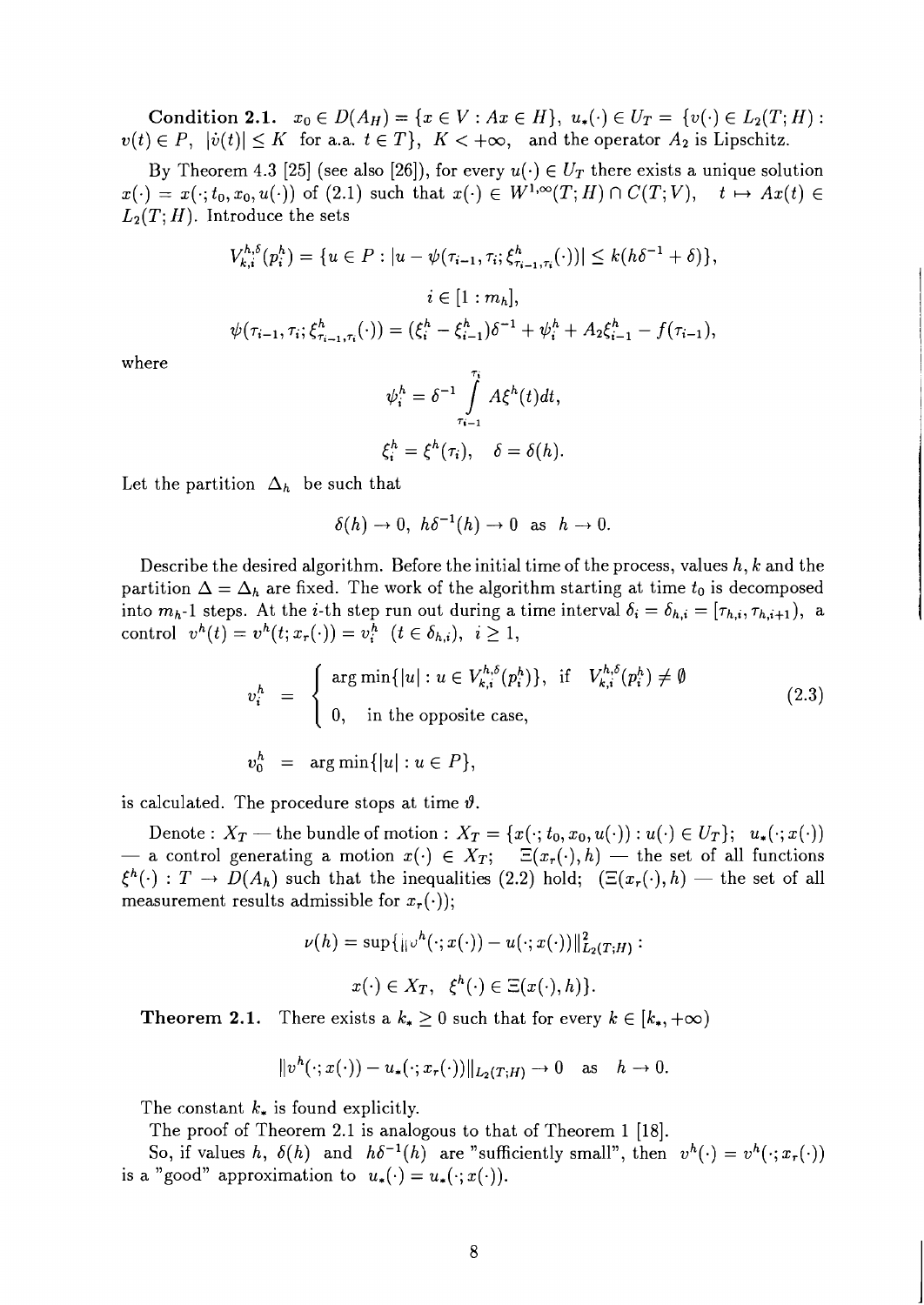**Theorem 2.2.** Let  $int P \neq \emptyset$ . Then for  $h \to 0$  the following estimations for the convergence rate are true:

$$
c_1(h\delta^{-1} + \delta)^2 \le \nu(h) \le c_2(h\delta^{-1} + \delta).
$$
 (2.4)

Note that some upper estimations for the convergence rate of dynamical algorithms of control reconstruction are obtained in [24] for systems described by ordinary differential equations, and in papers [14, 27] for systems described by partial differential equations.

**Proof of Theorem 2.2.** Let  $x(\cdot) \in X_T$ ,  $h(\cdot) \in (0,1)$ ,  $\xi^h(\cdot) \in \Xi(x(\cdot), h)$ . Using the local Lipschitz property of the mapping  $A_2$ , one can easily deduce the inequality

$$
|\delta\psi(\tau_i, \tau_{i-1}, \xi^h_{\tau_{i-1}, \tau_i}(\cdot)) - \int\limits_{\tau_{i-1}}^{\tau_i} {\{\dot{x}(t) + Ax(t) + A x(t) + A_2 x(t) - f(t)\} dt} \le k_1 (h + \delta^2). \tag{2.5}
$$

Then for  $k \geq k_1, i \in [1 : m - 1], m = m_h$ 

$$
\delta^{-1} \int\limits_{\tau_{i-1}}^{\tau_i} u(t; x(\cdot)) dt \in V_{k,i}^{h,\delta}(p_i^h)
$$
 (2.6)

and, consequently,  $V_{k,i}^{h,\delta}(p_i^h) \neq \emptyset$ . Note that (2.3), (2.5) imply the inequality

$$
|\int_{0}^{t} \{v^{h}(\tau; x(\cdot)) - u(\tau; x(\cdot))\} d\tau| \leq k_2 (h\delta^{-1} + \delta). \tag{2.7}
$$

Further, from (2.6) we have

$$
|v^h(\cdot;x(\cdot))|_{L_2(T;H)} \leq |u(\cdot;x(\cdot))|_{L_2(T;H)}.\tag{2.8}
$$

By  $(2.7)$  and  $(2.8)$  we deduce

$$
\begin{aligned} &|v^h(\cdot;x(\cdot))-u(\cdot;x(\cdot))|^2_{L_2(T;H)}\leq\\ &\leq 2\int\limits_0^{\vartheta}(u(\tau;x(\cdot)),u(\tau;x(\cdot))-v^h(\tau;x(\cdot)))d\tau \end{aligned}
$$

This and Lemma 2.1 imply for  $k \geq k_1$ ,  $h \in (0,1)$ .

$$
|v^h(\cdot;x(\cdot))-u(\cdot;x(\cdot))|_{L_2(T;H)}^2\leq c_2(h\delta^{-1}+\delta).
$$

The upper bound (2.4) is proved. Obtain the lower bound. Let  $v_0 \in \text{int}P$ ,  $|v_0| \neq 0$ ,  $\beta > 0$  be such that

$$
S(v_0; 2\beta) = \{v \in H : |v - v_0| \le 2\beta\} \subset P. \tag{2.9}
$$

Note that

$$
u(\cdot; x(\cdot)) = v_0(\cdot) \tag{2.10}
$$

if  $v_0(t) = v_0 \ \forall t \in T$ ,  $x(\cdot) = x(\cdot; x_0, v_0(\cdot))$ . In order to prove the lower bound (2.4), it is sufficient to show that for small h,  $\delta(h)$ ,  $h\delta^{-1}(h)$  we have

$$
|v^{h}(\cdot; x(\cdot)) - u(\cdot; x(\cdot))|_{L_{2}(T;H)} \geq k_{3}(h\delta^{-1} + \delta)
$$
\n(2.11)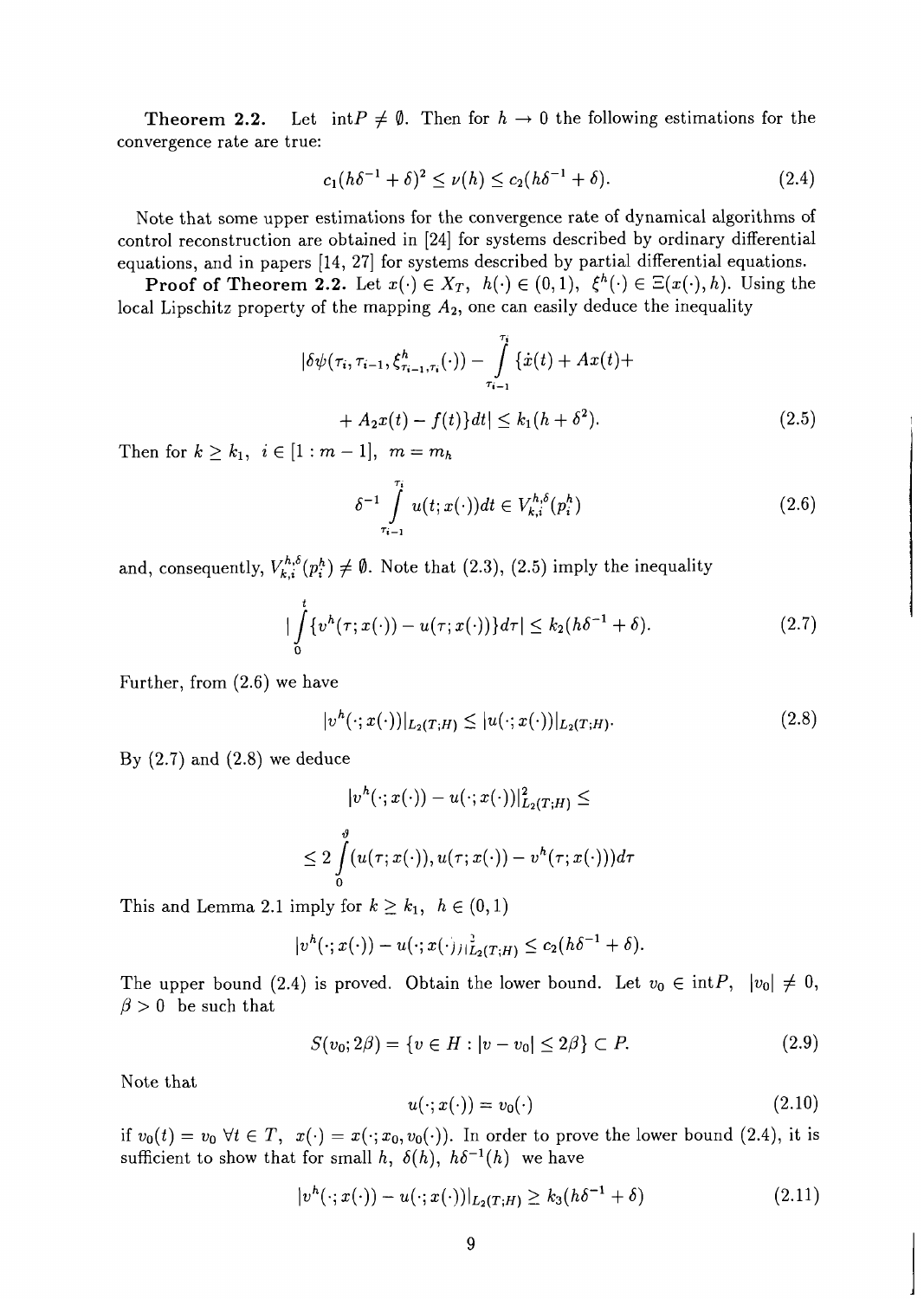uniformly with respect to all  $\Delta_h$ ,  $\xi^h(\cdot) \in \Xi(x(\cdot), h)$ . Here the constant  $k_3$  does not depend on  $h$ ,  $\delta(h)$ . Further, we have

$$
|\delta^{-1}(x_{i+1} - x_i) + \delta^{-1} \int_{\tau_i}^{\tau_{i+1}} Ax(t)dt + A_2x_i - f_i - v_0| \le k_4 \delta
$$
  

$$
(x_i = x(\tau_i), \quad f_i = f(\tau_i)).
$$

Consequently,

$$
|\psi(\tau_{i-1},\tau_i,\xi^h_{\tau_{i-1},\tau_i}(\cdot))-v_0|\leq k_5(h/\delta+\delta).
$$

Let  $k \ge k_* = 2 \max\{k_1, k_5\}$ . Then from (2.9) we have

$$
S(v_0;d_1) \subset V^{h,\delta}_{k,i}(p_i^h)
$$

if  $d_1 = \min{\beta, k_5(h\delta^{-1} + \delta)}$ . Since  $v_i^h$  is the minimum-norm element from  $V_{k,i}^{h,\delta}(p_i^h)$ , so  $v_i^h \notin S(v_0; d_1/2)$ . Therefore

$$
|v_i^h - v_0| \ge d_1/2 \ge k_5 (h\delta^{-1} + \delta)/2
$$
  
\n
$$
\forall i \in [0 : m - 2],
$$
\n(2.12)

if  $\delta$  and  $h\delta^{-1}$  are sufficiently small, i.e.  $h \in (0, h_*)$ , where  $h_*$  is such that  $k_5(h\delta^{-1}(h)+$  $\delta(h) \leq \beta$  for  $h \in (0, h_*)$ . From (2.10), (2.12) we deduce (2.11). The theorem is proved.  $\square$ 

Let  $P = \{u \in U : |u| \le m\}, m \in (0, +\infty)$ . Then by virtue of the equality (2.3) the element  $v_i^h$  is determined by the formula [28, Example 1.4.1.] :

$$
v_i^h = \begin{cases} \beta_i - d \cdot \beta_i / |\beta_i|, & \text{if } |\beta_i| \ge d, \\ 0, & \text{in the opposite case,} \end{cases}
$$
 (2.13)

where

$$
d = k(h\delta^{-1} + \delta),
$$
  

$$
\beta_i = (\xi_i^h - \xi_{i-1}^h)\delta^{-1} + \psi_i^h + A_2\xi_{i-1}^h - f(\tau_{i-1}).
$$

## **3. Example.**

In this example we illustrate the algorithm of Section 2. Let

$$
\Omega = (0,1) \times (0,1),
$$
\n
$$
T = [0,0.5],
$$
\n
$$
P = \{u \in H = L_2(\Omega) : |u(\eta)|_{L_{\infty}(\Omega)} \le 10\},
$$
\n
$$
\beta(r) = \begin{cases}\n2.15(r - 0.2), & \text{if } r > 0.2, \\
0, & \text{if } r \in [-0.2, 0.2] \\
1.71(r + 0.2), & \text{if } r < -0.2,\n\end{cases}
$$
\n
$$
u(t, \eta) = -40t \sin(10t)\nu(\eta),
$$
\n
$$
\eta = \{\eta_1, \eta_2\} \in \Omega,
$$
\n
$$
n = 2,
$$
\n
$$
\nu(\eta) = (1 - \eta_1)(1 - \eta_2)\eta_1\eta_2,
$$
\n
$$
x_0(\eta) = 0,
$$
\n
$$
x(t, \eta) = 40t\nu(\eta),
$$
\n
$$
f(t, \eta) = 80t((1 - \eta_1)(1 - \eta_2)\eta_1\eta_2 + (1 - \eta_2)\eta_2) +
$$
\n
$$
+ \beta(x(t, \eta)) + (1 - \sin(10t))\nu(\eta), \quad \eta \in \Omega.
$$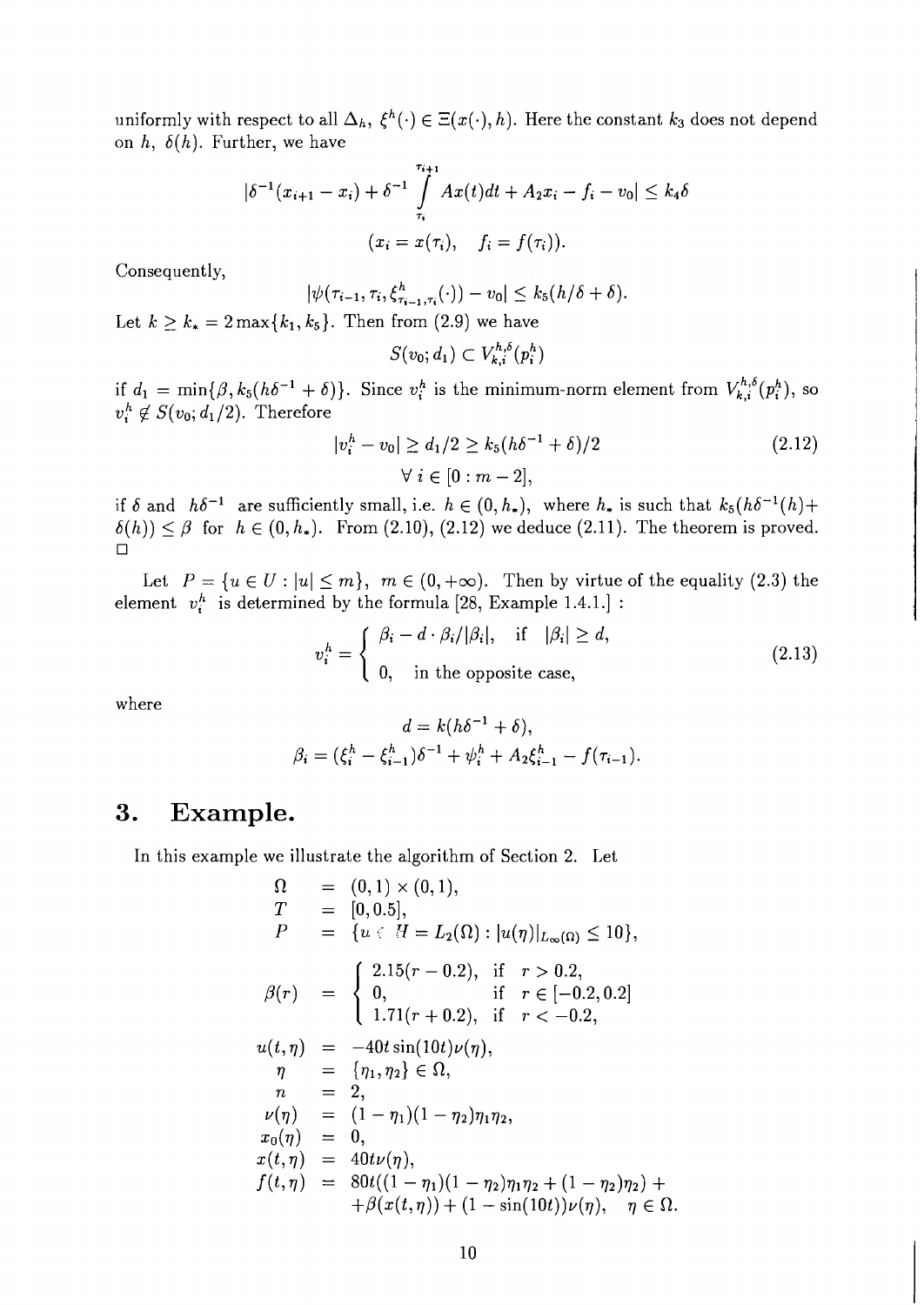For these data, an approximation  $v^h(t, \eta)$  to  $u(t, \eta)$  was computed by a net method with the usage of formula (2.3), (2.4). The domain  $\Omega$  was replaced by the net with step  $1/N$ ,  $N = 15$ . The space *H* and the sets  $V_{k,i}^{h,\delta}(p_i^h(\cdot))$  were replaced by the net space  $H_N$ and the sets  $V_{k,i,N}^{h,\delta}(p_i^h(\cdot))$  respectively :

$$
H_N = \{ \nu = \{ \nu_{jr} \}_{i,r=1}^N \in \mathbf{R}^{N \times N} : \sum_{j,r=1}^N \nu_{jr}^2 jr < \infty \},
$$
\n
$$
|\nu|_{H_N} = \left( \sum_{j,r=1}^N \nu_{jr}^2 jr N^{-2} \right)^{1/2},
$$
\n
$$
V_{k,i,N}^{h,\delta}(p_i^h(\cdot)) = \{ \nu = \{ \nu_{jr} \}_{i,r=1}^N \in \mathbf{R}^{N \times N} : |\nu_{jr}| \le 10,
$$
\n
$$
j, r \in [1:N], |\psi^N(\tau_i, \tau_{i-1}, p_i^h(\cdot)) - \nu|_{H_N} \le k(\delta^{1/2} + \varepsilon \delta^{-1}) \},
$$
\n
$$
\psi^N(\tau_i, \tau_{i-1}, p_i^h(\cdot))_{jr} = \delta^{-1}(\xi^h(\tau_i, \eta_{jr}) - \xi^h(\tau_{i-1}, \eta_{jr})) - \delta \sum_{j=1}^{i-1} \Delta \xi^h(\tau_{j-1}, \eta_{jr}) + \beta(\xi^h(\tau_i, \eta_{jr})) - f(\tau_i, \eta_{jr}),
$$
\n
$$
\eta_{jr} = jr N^{-2}, \qquad j, r \in [1:N].
$$

Here  $\Delta$  is the Laplace operator.

Figs. 1-5 show the cross-sections of the surfaces  $u(t, \eta)$  and  $v^h(t, \eta)$  for  $\xi^h(t) =$  $x(t) + ht.$ 

The present research was supported partly by International Science Foundation Grant No. NMDOOO and Grant No. *93-011-16129* of the Fund for Fundamental Research of the Russian Academy of Sciences.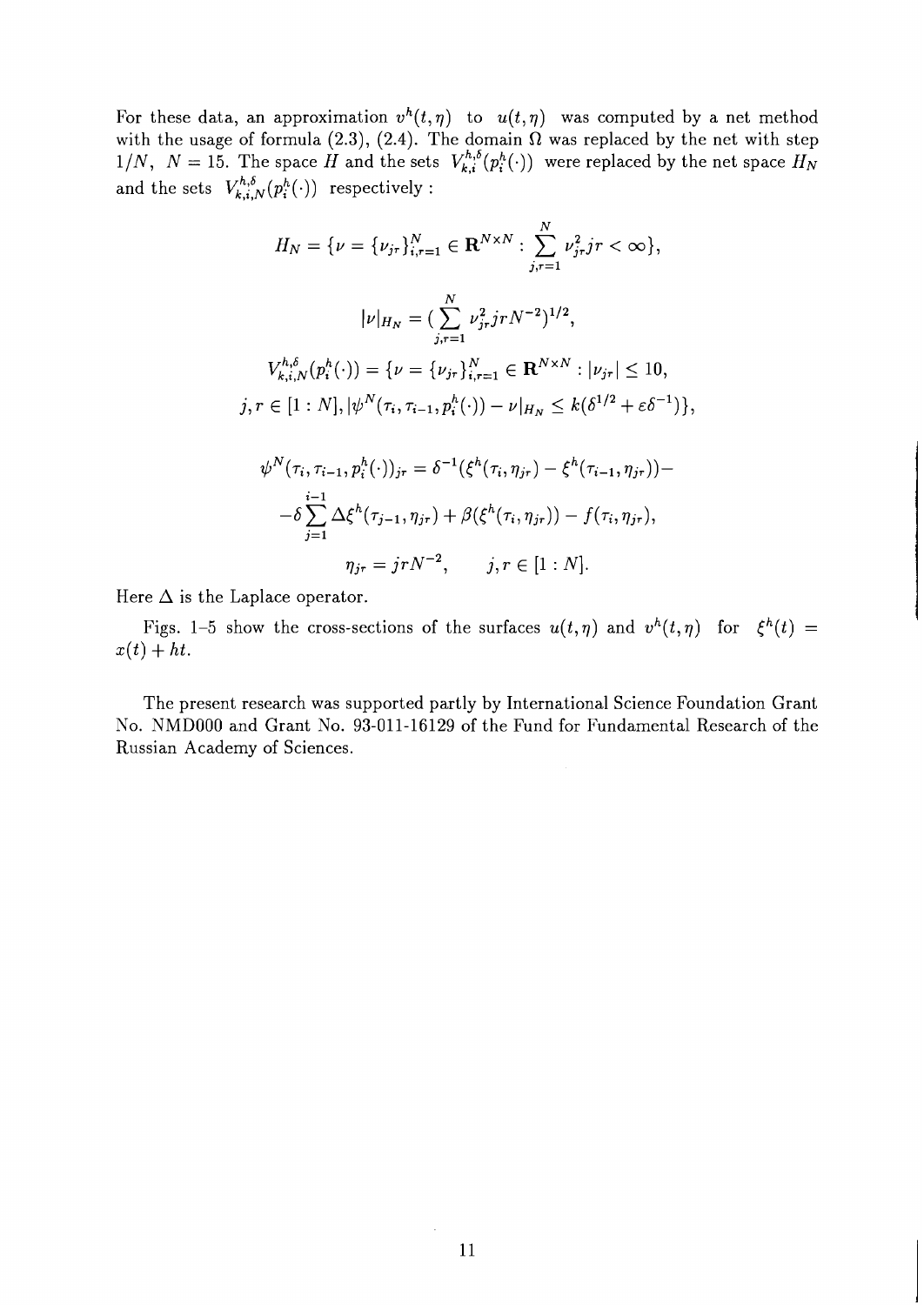

Fig. 1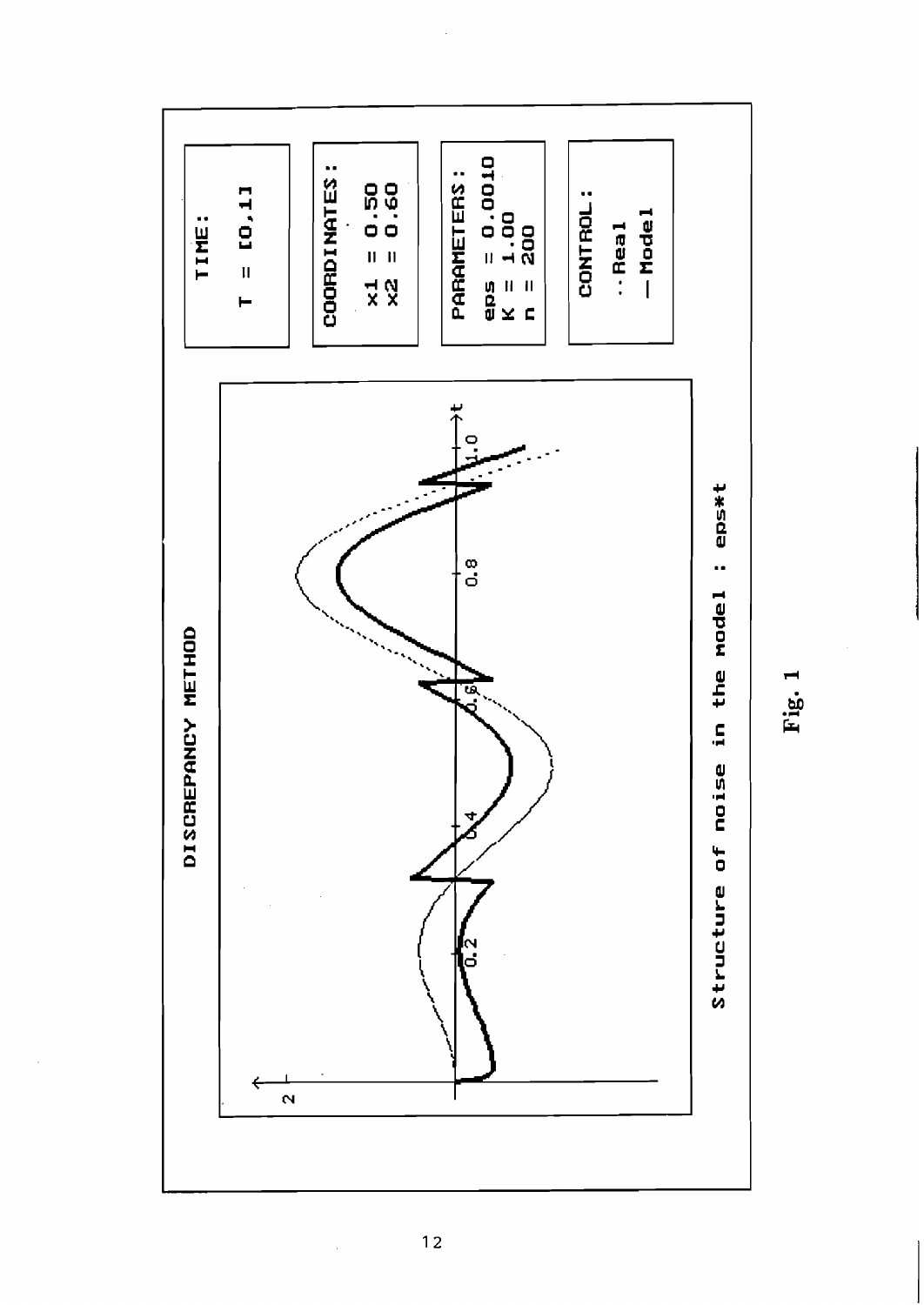

![](_page_14_Figure_1.jpeg)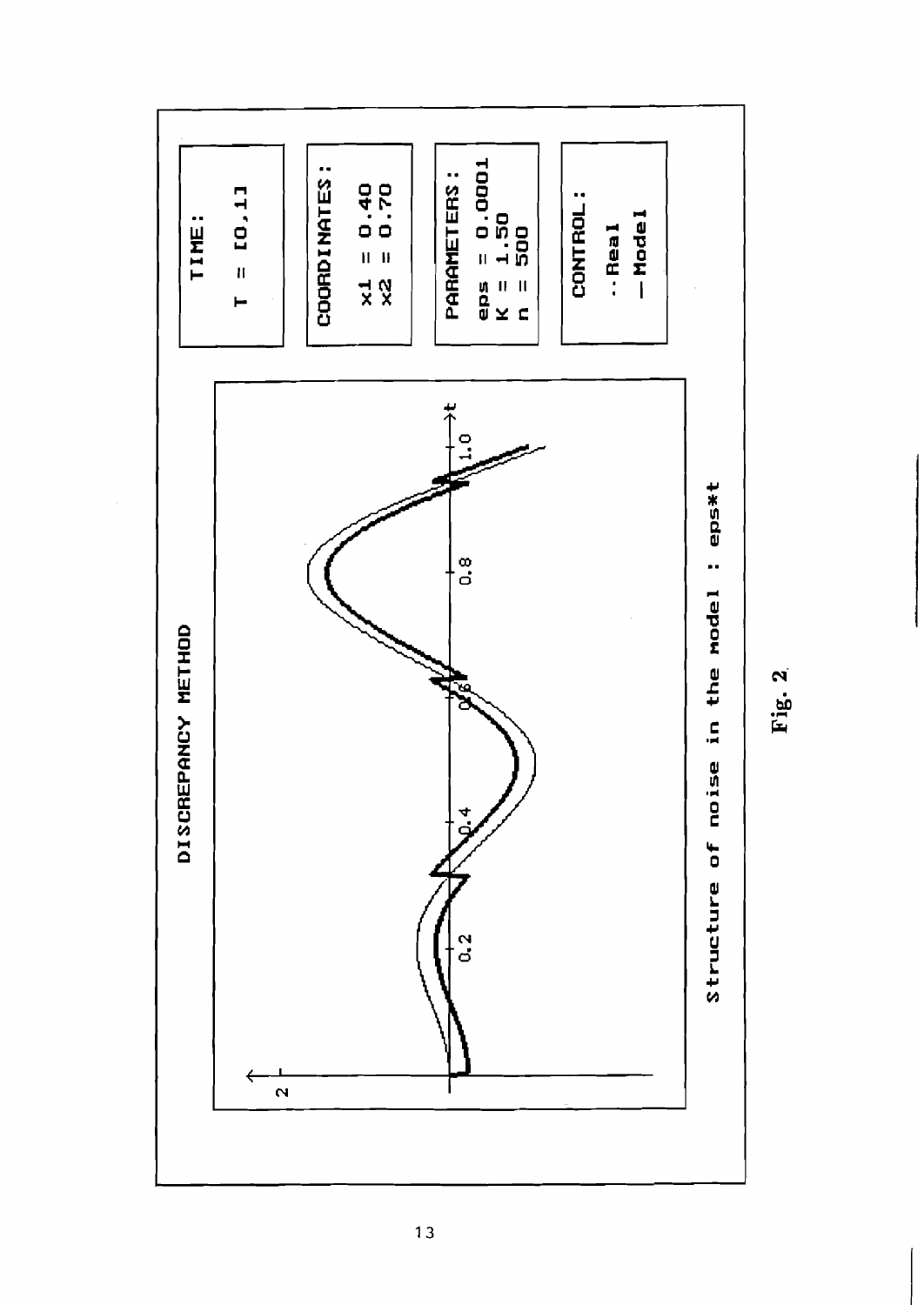![](_page_15_Figure_0.jpeg)

![](_page_15_Figure_1.jpeg)

 $\overline{1}$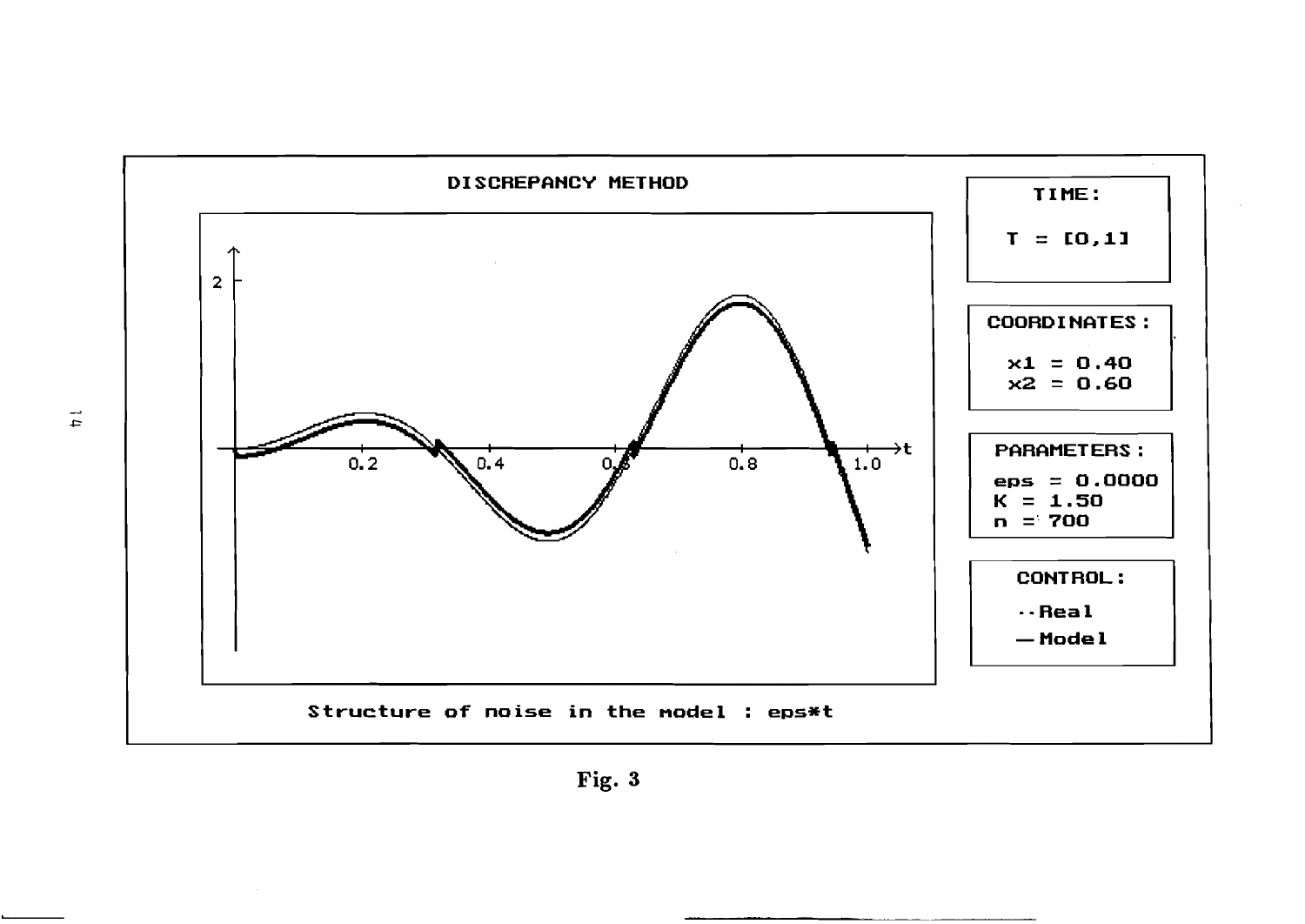![](_page_16_Figure_0.jpeg)

 $Fig. 4$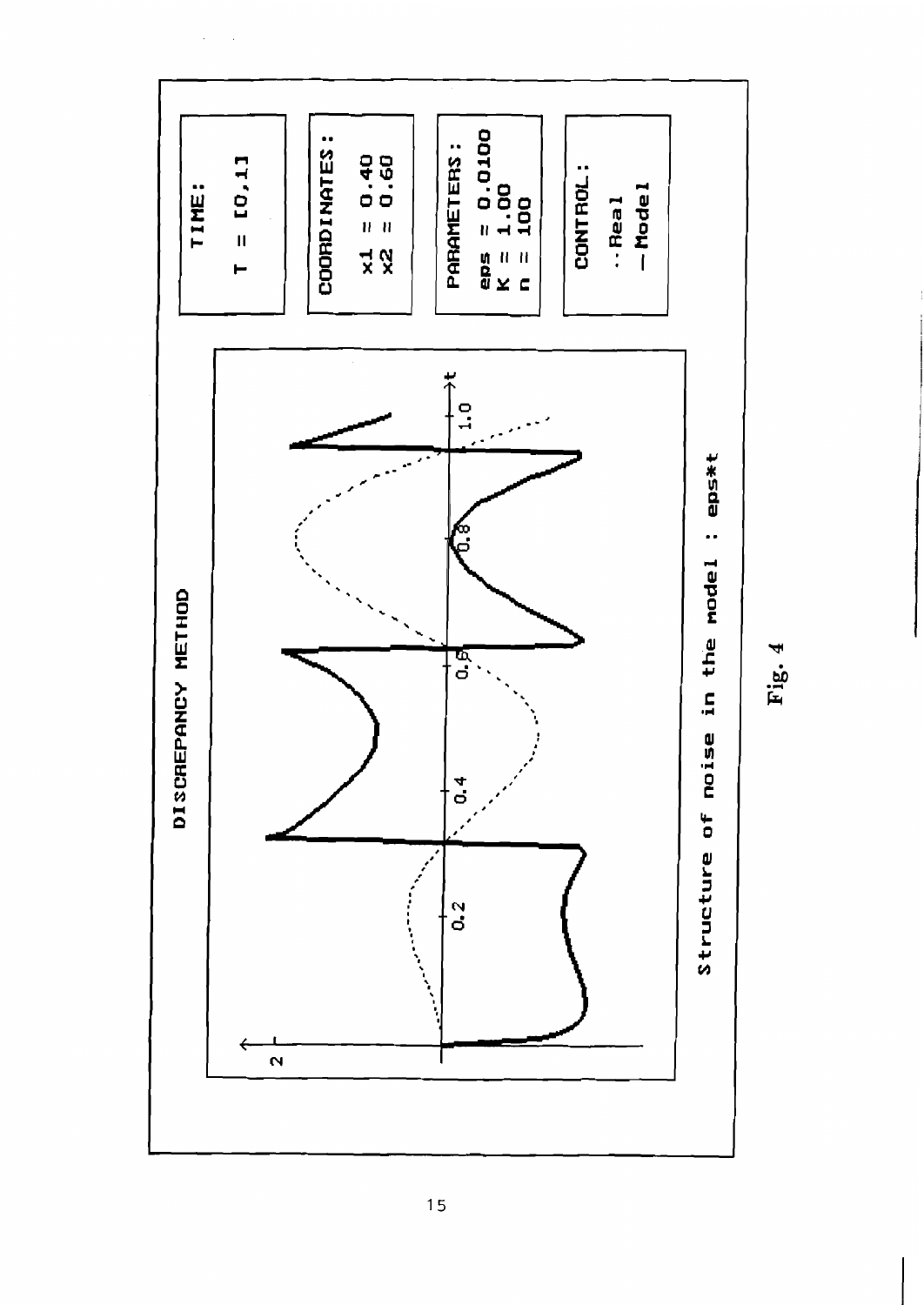![](_page_17_Figure_0.jpeg)

![](_page_17_Figure_1.jpeg)

 $\vec{5}$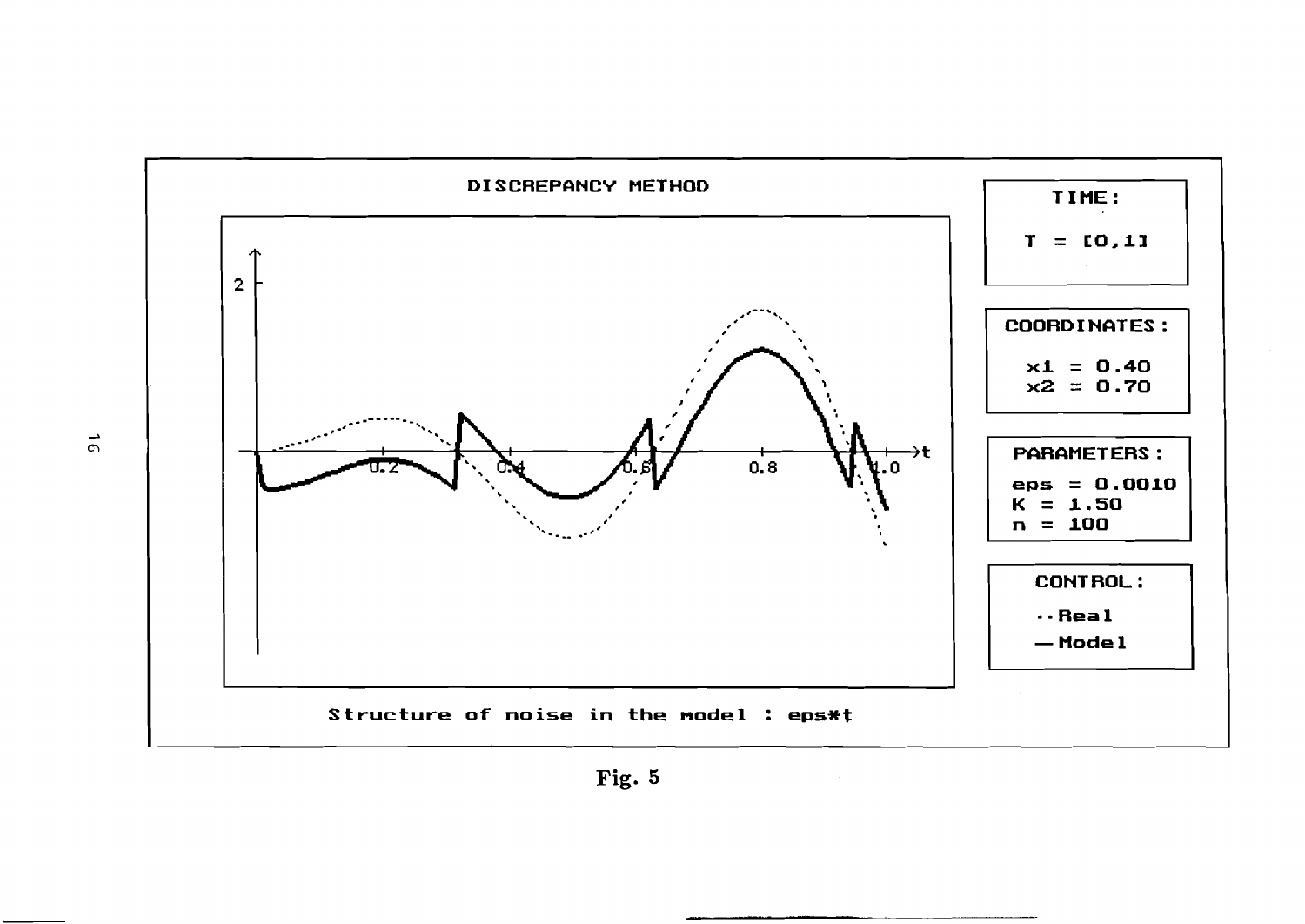#### **References**

- 1. Krasovskii N. N., Controlling of a dynamical system, Nauka, Moscow, 1985 (in Russian).
- 2. Krasovskii N. N. and Subbotin A. I., Game theoretical control problems, Springer Verlag, 1988.
- 3. Banks H. T. and Kunisch K., Estimation Techniques for Distributed Systems. Birkhauser, Boston, 1989.
- 4. Tikhonov A. N. and Arsenin Yu. S., Solution of ill-posed problems, John Wiley, New York, 1977.
- 5. Ivanov V. K., Vasin V. V. and Tanana V. P., The theory of linear ill-posed problems and its applications, Nauka, Moscow, 1978 (in Russian).
- 6. Lavrentiev M. M., Romanov V. G. and Schischatski S. P., Ill-posed problems of mathematical physics and analysis, Nauka, Novosibirsk, 1980 (in Russian).
- 7. Gusev M. I., Kurzhanskii A. B., Inverse problems of dynamics of control systems, Mechanics and Scientific-Technical Progress, Nauka, Moscow, v. 1, pp. 187 - 195, 1987 (in Russian).
- 8. Kryazhimskii A. V. and Osipov Yu. S., On control modelling in a dynamical system, Izv. Akad. Nauk SSSR, 1983, No 2, 51 - 60 (in Russian).
- 9. Kryazhimskii A. V. and Osipov Yu. S., On positional calculation of  $\Omega$ -normal controls in dynamical systems, Problem Control and Inform. Theory, 6 (1984), pp. 425 - 436.
- 10. Kryazhimskii A. V. and Osipov Yu. S., Stable solutions of inverse problems in the dynamics of controlled systems, Proc. Steklov Inst. Issue 2 (1990), pp. 143 - 164.
- 11. Kryazhimskii A. V. and Osipov Yu. S., The method of Lyapunov functions in the problem of motion modelling, Stability of motion, Nauka, Novosibirsk, 1985, pp.  $53 - 56$  (in Russian).
- 12. Osipov Yu. S., Control problems under insufficient information, Lecture Notes in Control and Inform. Sciences, 113 (1988), pp. 29 - 51, Springer Verlag, New York.
- 13. Osipov Yu. S., On the reconstruction of a parameter for hyperbolic systems, (1991), IIASA, Laxenburg, Anstria: WP-91-54, 32pp.
- 14. Osipov Yu. S. and Korotki A. I., Dynamical modelling of parameters in hyperbolic systems, Izv. Akad. Nauk SSSR, Tech. Cybern., (1991), pp. 154 - 164 (in Russian).
- 15. Osipov Yu. S., Kryazhimskii A. V. and Maksimov V. I., Dynamic regularization problems for distributed parameter systems, Inst. Mathem. Mechan. Ural Branch, Acad. Sci. USSR, Sverdlovsk, 1991, (in Russian).
- 16. Maksimov V. I., On dynamical modelling of unknown disturbances in parabolic variational inequalities, Prikl. Math. Mech.,  $(1988)$ , v. 52, No. 5, pp. 743 - 750 (in Russian).